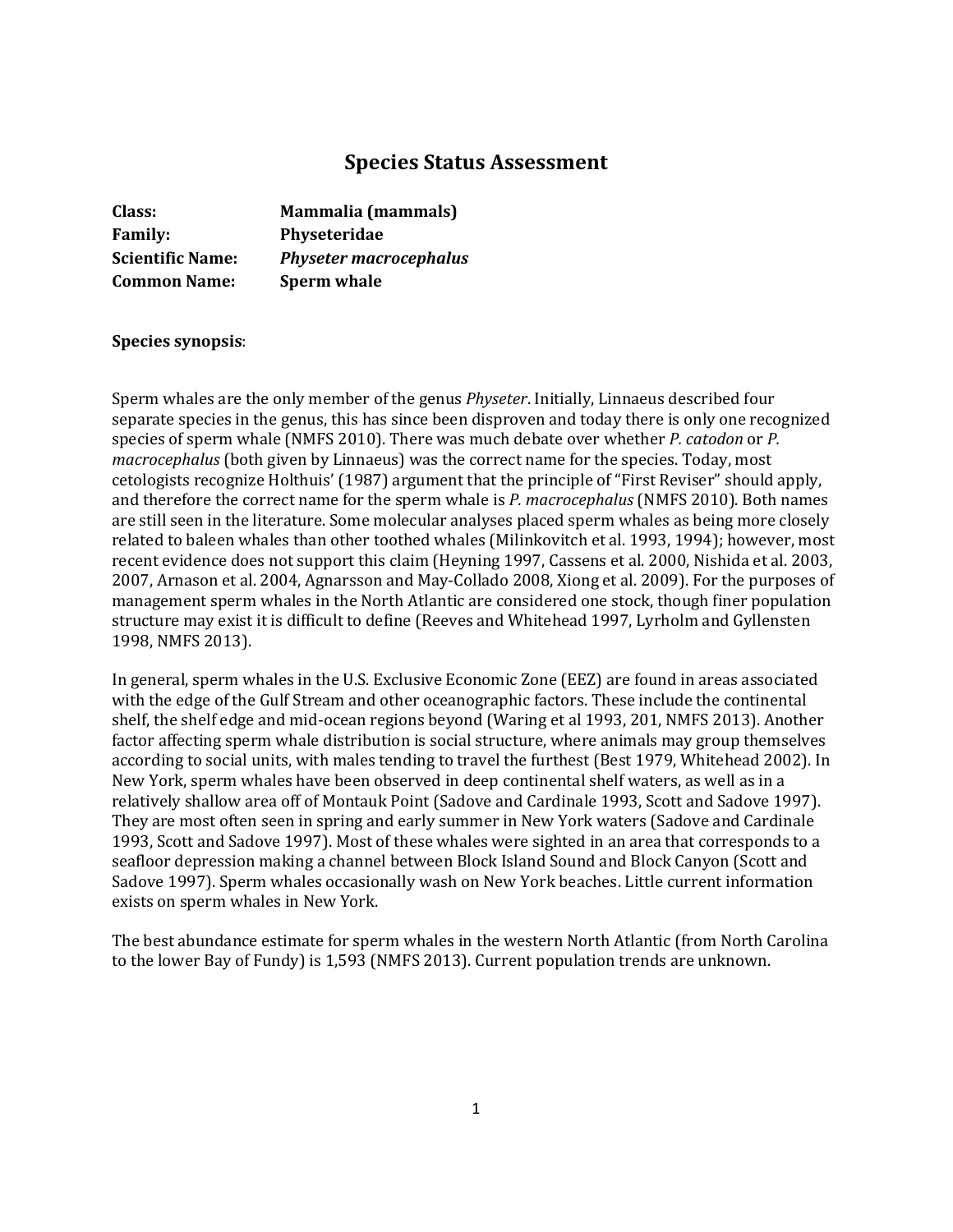#### **I. Status**

## **a. Current and Legal Protected Status**

| i.                               | Federal         | Endangered | Candidate?                   |  |  |
|----------------------------------|-----------------|------------|------------------------------|--|--|
| ii.                              | <b>New York</b> | Endangered |                              |  |  |
| b. Natural Heritage Program Rank |                 |            |                              |  |  |
| i.                               | Global          | G3G4       |                              |  |  |
| ii.                              | <b>New York</b> | SNA.       | <b>Tracked by NYNHP?</b> Yes |  |  |

#### **Other Rank:**

Depleted under Marine Mammal Protection Act CITES Appendix I

#### **Status Discussion:**

The sperm whale was commercially harvested around the world for over two and a half centuries (NMFS 2010). The first whaling regulations did not appear until 1970, when the first quotas were introduced. The moratorium on commercial whaling put into place by the International Whaling Commission (IWC) gave sperm whales protection beginning in the 1981 – 1982 pelagic whaling season and the 1986 coastal whaling season (IWC 1982). Of the large whale species it is believed that sperm whales remain the highest in terms of abundance (NMFS website). The best available worldwide estimate for sperm whales is 200,000-1,500,000. However, this is based on information from just a few areas within their range (NMFS website). Whitehead (2002) estimated that the entire global population of sperm whales is around 32% of their pre-whaling numbers. It is believed that sperm whales in the North Atlantic most likely are above this level, as sperm whales were not as heavily exploited in the North Atlantic (NMFS 2010).

In the United States, the sperm whale has been listed by the Endangered Species Act since it was enacted in 1973, and the Marine Mammal Act since 1972. The best population estimate for the eastern United States is 1,593 (NMFS 2013). This estimate is based on a combination of shipboard and aerial surveys that took place from North Carolina north to the lower Bay of Fundy (NMFS 2013). It is thought this estimate is low because it does not correct for dive-time, which can be about 30-60 minutes in duration (Whitehead et al 1991, Watkins et al 1993, NMFS 2013,).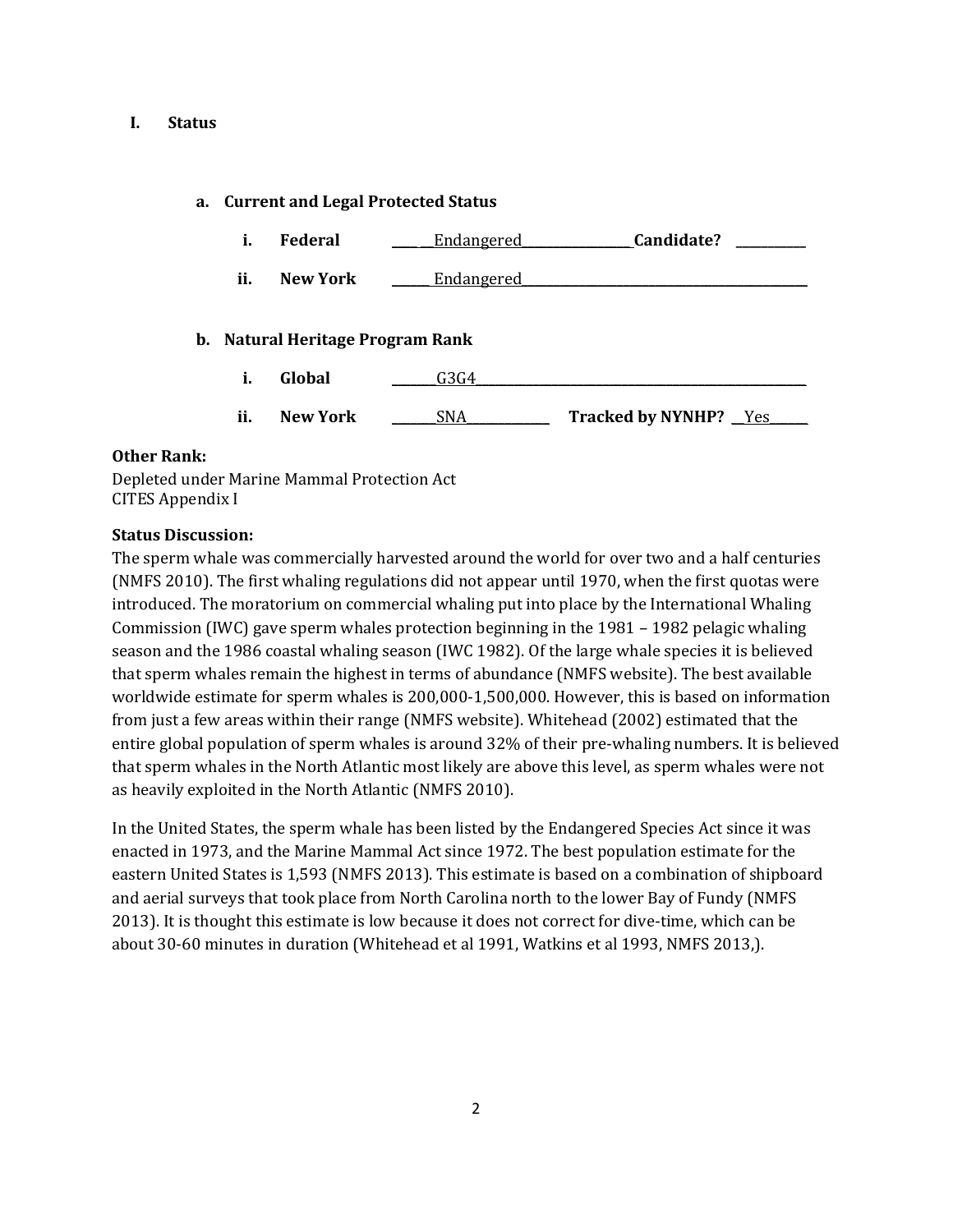# **II. Abundance and Distribution Trends**

**a. North America**

| stable | X unknown |
|--------|-----------|
|        |           |
| stable | X unknown |
|        |           |

Time frame considered: <u>Trends never analyzed.</u>

# **b. Regional**

| i. Abundance                                  |                     |  |
|-----------------------------------------------|---------------------|--|
|                                               |                     |  |
| ii. Distribution:                             |                     |  |
|                                               |                     |  |
| Regional Unit Considered: Northeast Northeast |                     |  |
| Time Frame Considered: Trends never analyzed. |                     |  |
|                                               |                     |  |
| c. Adjacent States and Provinces              |                     |  |
| <b>CONNECTICUT</b>                            | Not Present No data |  |

| Abundance<br>i.                                             |  |                         |
|-------------------------------------------------------------|--|-------------------------|
| ____ declining _____increasing                              |  | stable <u>X</u> unknown |
| ii. Distribution:                                           |  |                         |
| ____ declining ______ increasing                            |  | stable X unknown        |
| Time frame considered: Rare visitor, trends never analyzed. |  |                         |
| Listing Status: Not listed                                  |  | SGCN?                   |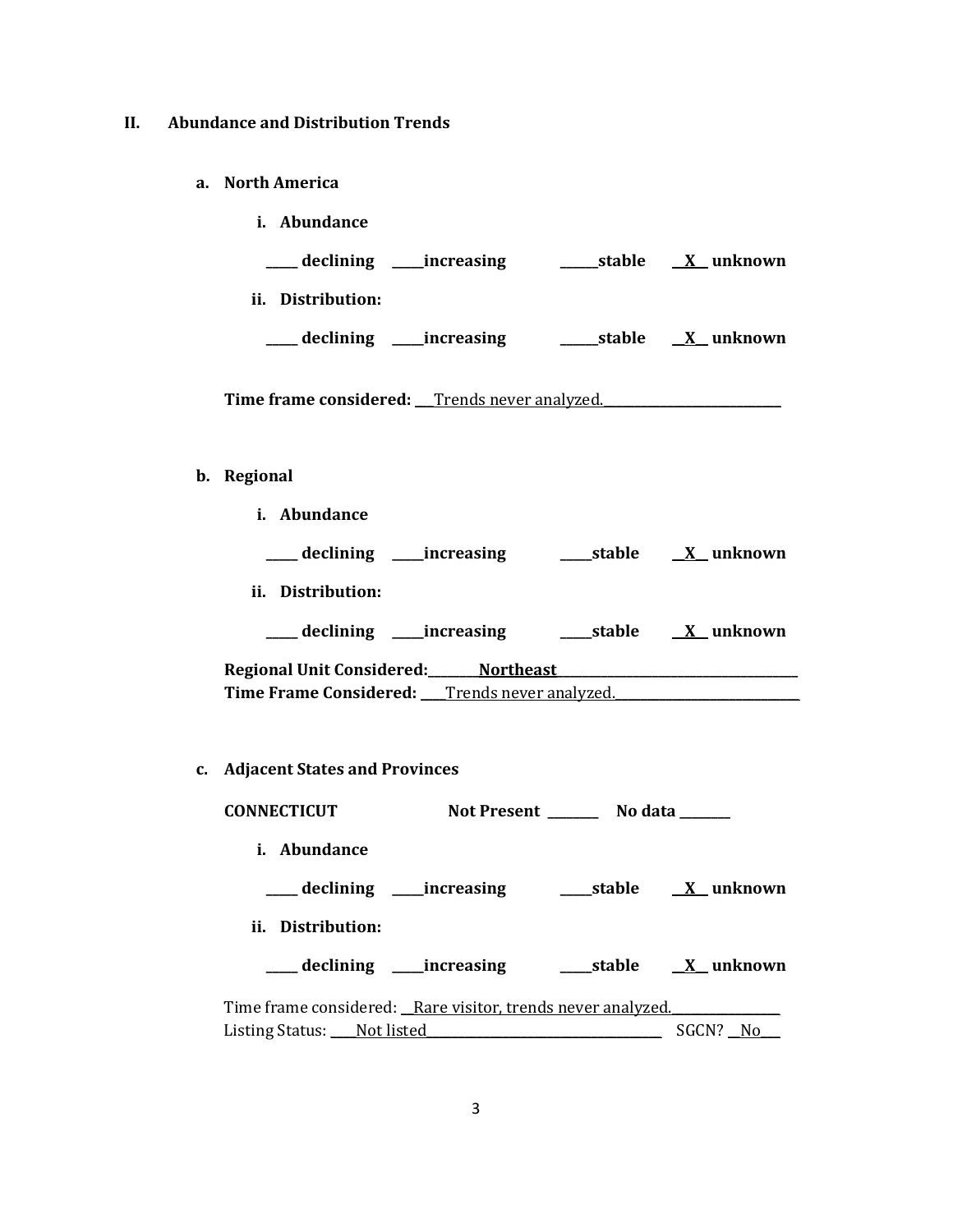| <b>MASSACHUSETTS</b>    | Not Present ______                                                                                  | No data _______ |
|-------------------------|-----------------------------------------------------------------------------------------------------|-----------------|
| i. Abundance            |                                                                                                     |                 |
|                         | ___ declining ____increasing ______stable ___ X__unknown                                            |                 |
| ii. Distribution:       |                                                                                                     |                 |
|                         |                                                                                                     |                 |
|                         | Time frame considered: Rare visitor, trends never analyzed.<br>Listing Status: Endangered SGCN? Yes |                 |
|                         | NEW JERSEY Not Present __________ No data _______                                                   |                 |
| i. Abundance            |                                                                                                     |                 |
|                         |                                                                                                     |                 |
| ii. Distribution:       |                                                                                                     |                 |
|                         | ___ declining ____increasing ______stable _____X_unknown                                            |                 |
|                         | Time frame considered: Trends never analyzed.<br>Listing Status: Endangered SGCN? Yes               |                 |
| <b>ONTARIO</b>          | Not Present <u>X</u> No data ______                                                                 |                 |
| i. Abundance            |                                                                                                     |                 |
|                         | ___ declining ____increasing _____________stable ____unknown                                        |                 |
| ii. Distribution:       |                                                                                                     |                 |
|                         | ___ declining ___ increasing ____________stable _____unknown                                        |                 |
| Listing Status: _______ |                                                                                                     |                 |
|                         |                                                                                                     |                 |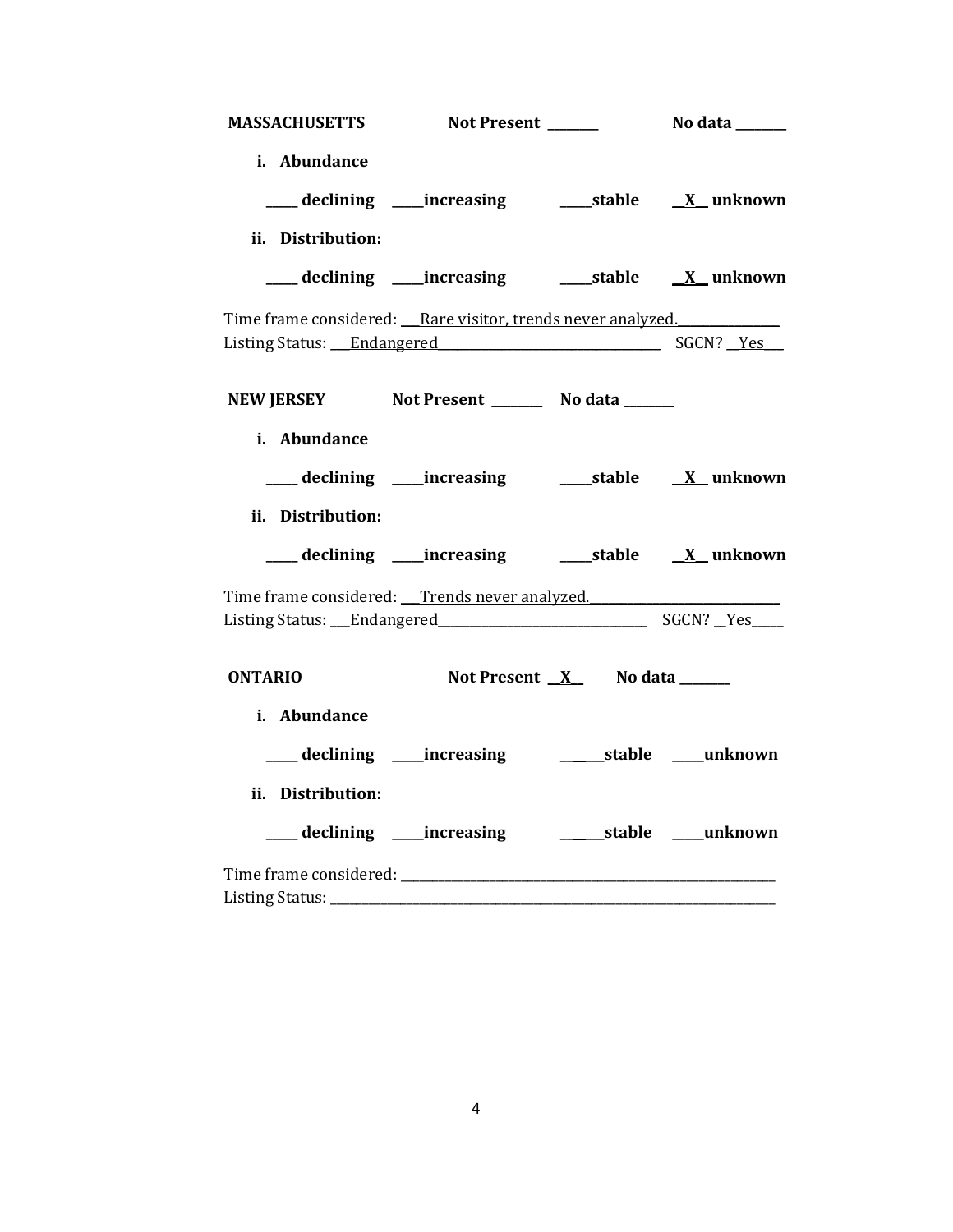| <b>PENNSYLVANIA</b>                                                                                                                  | Not Present <u>X</u> No data ______ |                                 |  |
|--------------------------------------------------------------------------------------------------------------------------------------|-------------------------------------|---------------------------------|--|
| i. Abundance<br>___ declining ____increasing ______stable ____unknown                                                                |                                     |                                 |  |
| ii. Distribution:                                                                                                                    |                                     |                                 |  |
| ___ declining ____increasing ______stable ____unknown                                                                                |                                     |                                 |  |
|                                                                                                                                      |                                     |                                 |  |
| <b>QUEBEC</b>                                                                                                                        |                                     |                                 |  |
| i. Abundance                                                                                                                         |                                     |                                 |  |
|                                                                                                                                      |                                     |                                 |  |
| ii. Distribution:                                                                                                                    |                                     |                                 |  |
|                                                                                                                                      |                                     |                                 |  |
| Time frame considered: Rare visitor, trends never analyzed.<br>Listing Status: Not listed Manual Assembly Disting Status: Not listed |                                     |                                 |  |
| <b>VERMONT</b>                                                                                                                       |                                     | Not Present $X$ No data _______ |  |
| i. Abundance                                                                                                                         |                                     |                                 |  |
|                                                                                                                                      |                                     |                                 |  |
| ii. Distribution:                                                                                                                    |                                     |                                 |  |
| ___ declining ____increasing _______stable _____unknown                                                                              |                                     |                                 |  |
|                                                                                                                                      |                                     |                                 |  |
|                                                                                                                                      |                                     |                                 |  |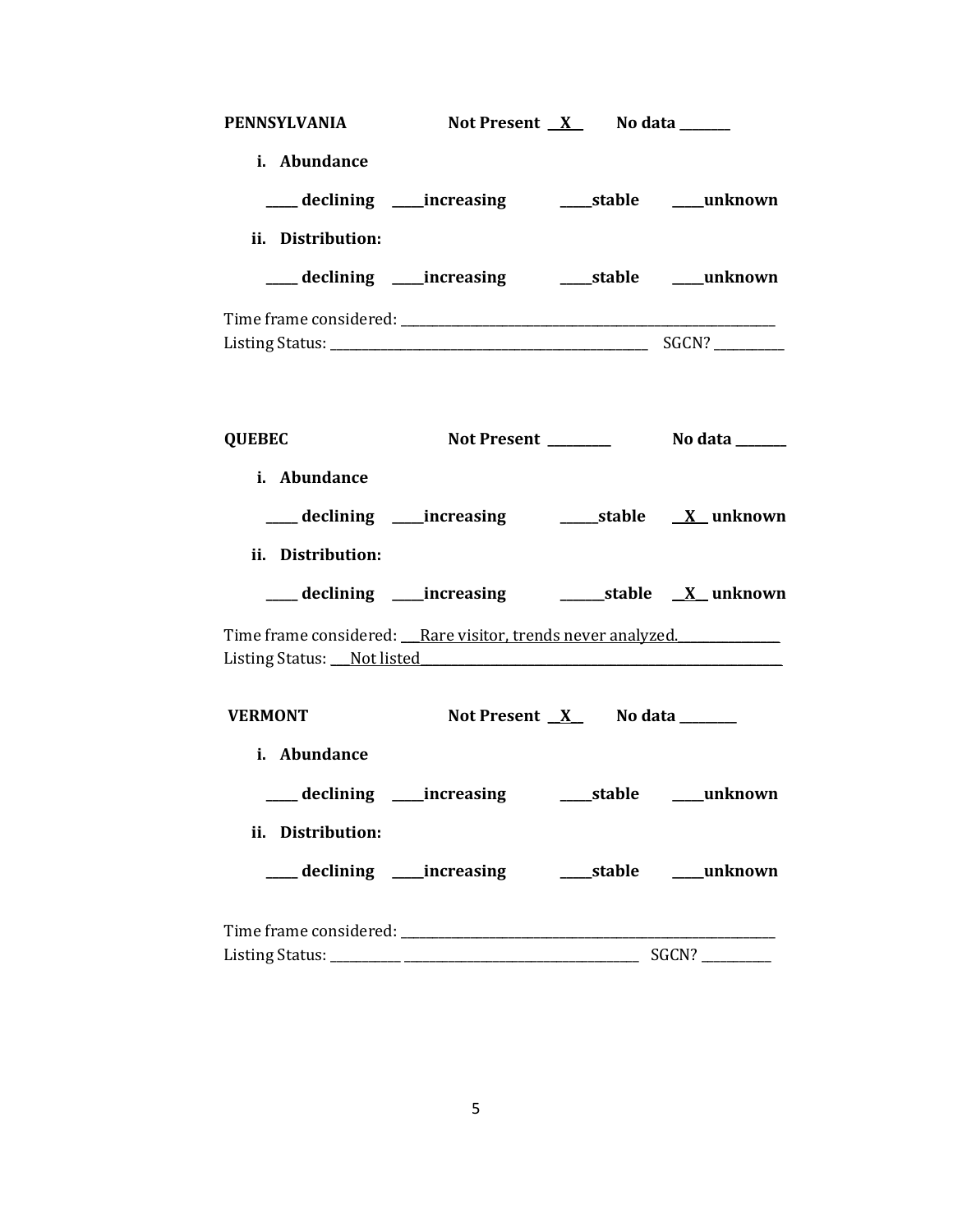| <b>RHODE ISLAND</b>                           |  | Not Present ________ No data ______ |
|-----------------------------------------------|--|-------------------------------------|
| $i.$ $\sim$<br>Abundance                      |  |                                     |
|                                               |  |                                     |
| ii. Distribution:                             |  |                                     |
|                                               |  |                                     |
| Time frame considered: Trends never analyzed. |  |                                     |
| Listing Status: Not listed.                   |  | SGCN? Yes                           |
|                                               |  |                                     |

| d. NEW YORK                                   | No data                    |
|-----------------------------------------------|----------------------------|
| <i>i.</i> Abundance                           |                            |
| ___ declining ____increasing                  | stable         X   unknown |
| ii. Distribution:                             |                            |
| ___ declining _____increasing                 | stable X unknown           |
| Time frame considered: Trends never analyzed. |                            |
| Listing Status: Endangered                    | SGCN? Yes                  |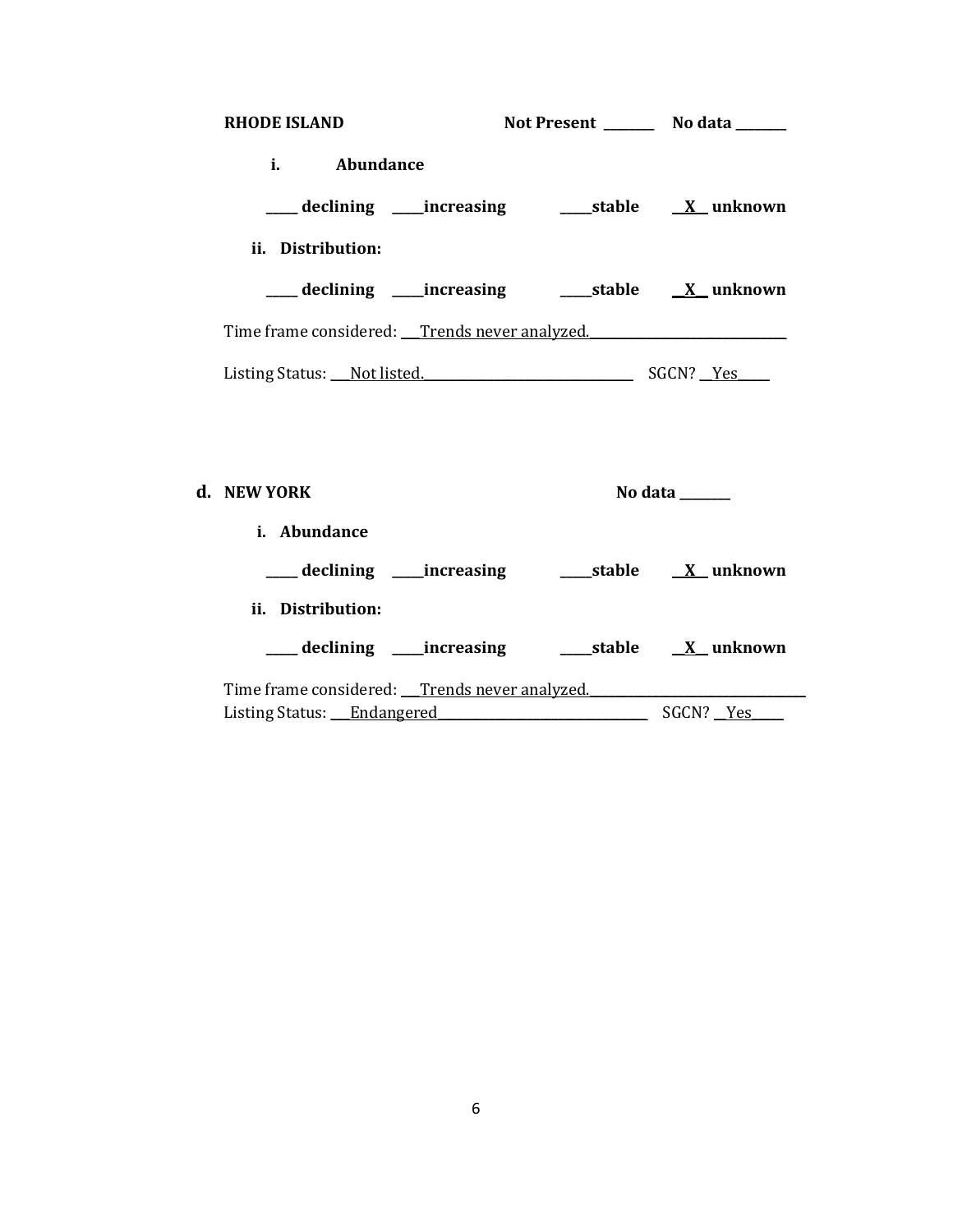#### **Monitoring in New York.**

NOAA, NEFSC, Protected Species Branch conducts regular aerial and ship board surveys to determine the abundance and distribution of protected species in the North East. However, sampling, including scale of sampling, is not specific either to large whales in the New York Bight, nor is sampling year round. There are no current monitoring activities or regular surveys conducted by the State of New York or specific to large whales in the New York Bight. However, DEC, Marine Resources and Natural Heritage Program are currently in the planning stages to establish a regular monitoring program for large whales. The monitoring techniques and protocols have not yet been determined. There is currently funding for three years of monitoring.

## **Trends Discussion:**

Trends have not been analyzed for the western North Atlantic population of sperm whales. Although they were heavily exploited by commercial whaling until the 1970s, the sperm whale remains one of the most abundant large whales in the area (NMFS 2010). Using methods developed by Whitehead (2002), NMFS (2010) estimated the Atlantic population of sperm whales to number between 90,000 – 134,000 sperm whales. Vessel and aerial surveys in 2004 from Florida to the Bay of Fundy developed a population estimate of about 4,804 (NMFS 2013). 2,607 was the estimate for the population from Maryland north to the Bay of Fundy (NMFS 2013). These estimates were not corrected for dive time, and thus are most likely an underestimation of actual abundance (NMFS 2013). The best estimate for sperm whale abundance off of the eastern U.S. comes from shipboard and aerial surveys conducted in 2011 (NMFS 2013). These surveys covered the area north of North Carolina to the lower Bay of Fundy, and estimated an abundance of 1,593 sperm whales (NMFS 2013). Because the survey methods changed between years it is not possible to directly compare the 2011 estimate with earlier estimates. This makes it is very difficult to detect trends (NMFS 2013).

However, global population trends have been modeled and it is estimated that he estimated that the worldwide population of sperm whales was at about 32% of its pre-whaling level as of 1999 (Whitehead 2002). The rate of population increase was estimated to be 0.965% per year (Chiquet et al. 2013). However, this rate is sensitive to changes in survivorship especially of mature females, where a decline of just over 2% could lead to population decline (Chiquet et al. 2013).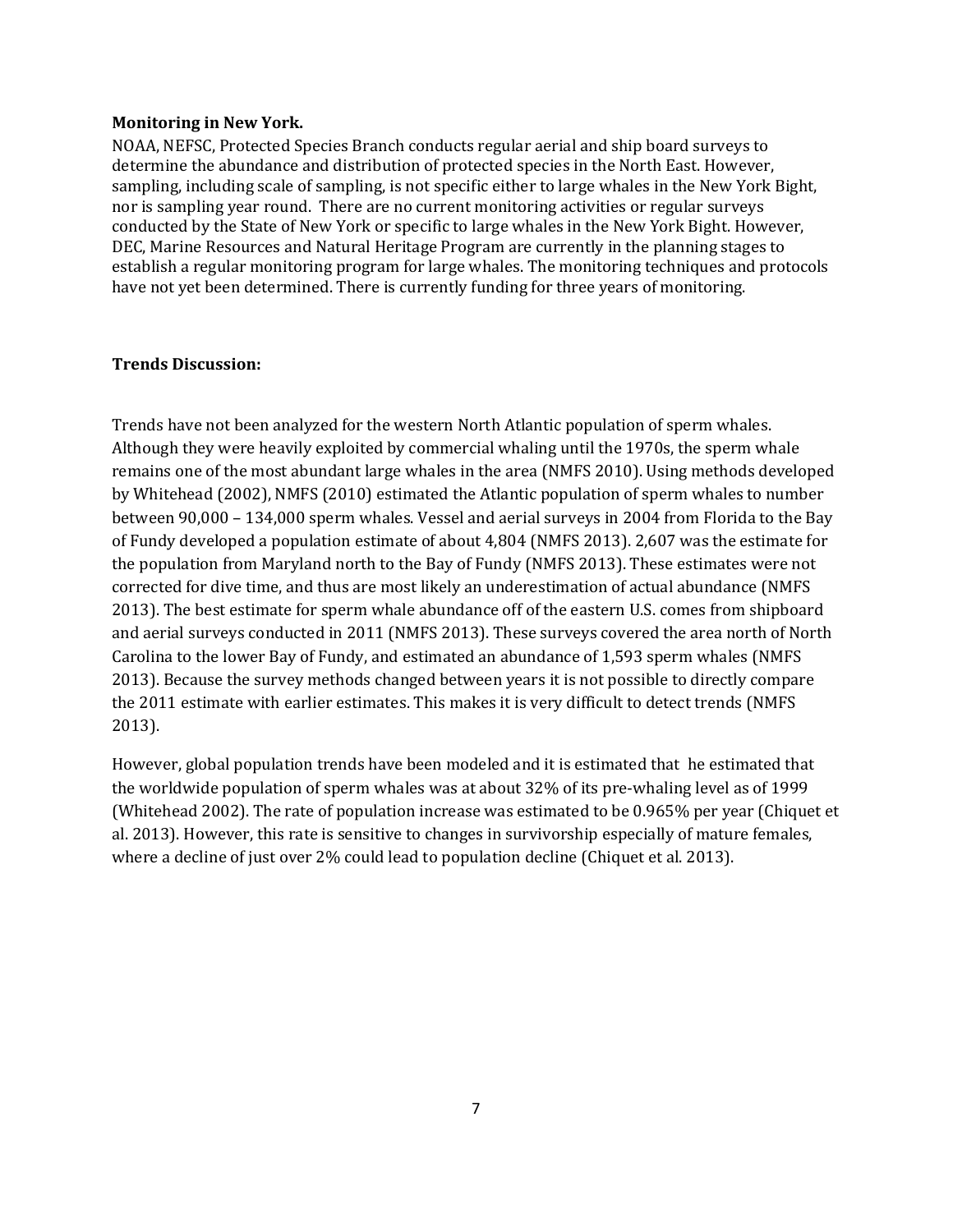

Figure 1. Distribution of sperm whale sightings from NEFSC and SEFSC shipboard and aerial surveys during the summer in 1998, 1999, 2002, 2004, 2006 and 2011. Isobaths are the 100m, 1000m, and 4000m depth contours. Figure from NOAA. Fisheries 2013.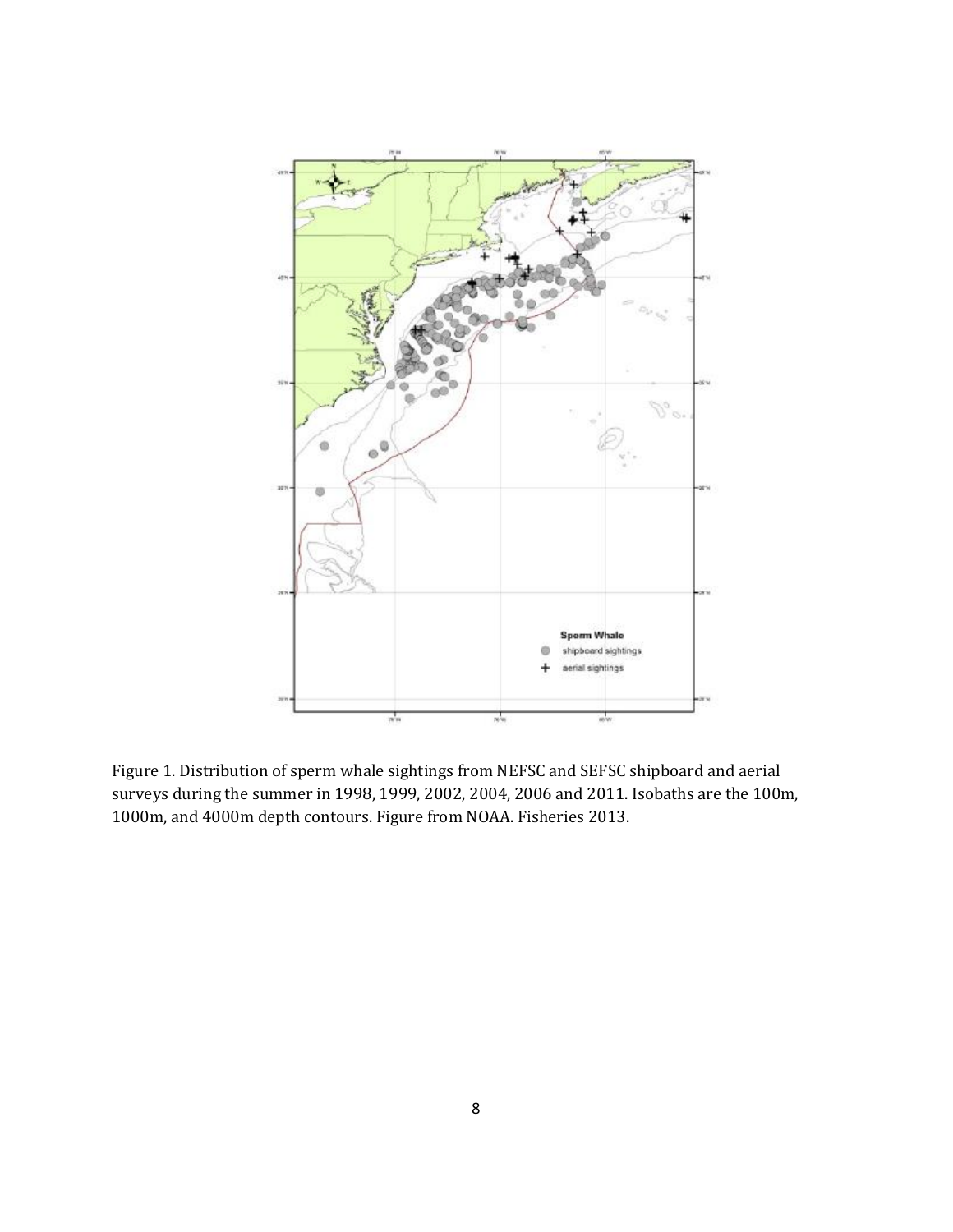

Figure 2. Locations of sightings of sperm whales by surveys conducted by the Okeanos Ocean Research Foundation from 15 years of research from the 1970s – early 1990s. From Sadove & Cardinale 1993.



Figure 3. *Physeter macrocephalus.* Estimated population trajectories for the global sperm whale population from 1700 to 1999. The upper plot shows the trajectory calculated from Whitehead (2002)'s best estimate of the population and model parameters, the lower plot shows twenty trajectories calculated using randomly chosen parameters within reasonable ranges. The period from 1712 to 1800 is dashed as information about this time period is very limited. Figure from Whitehead (2002).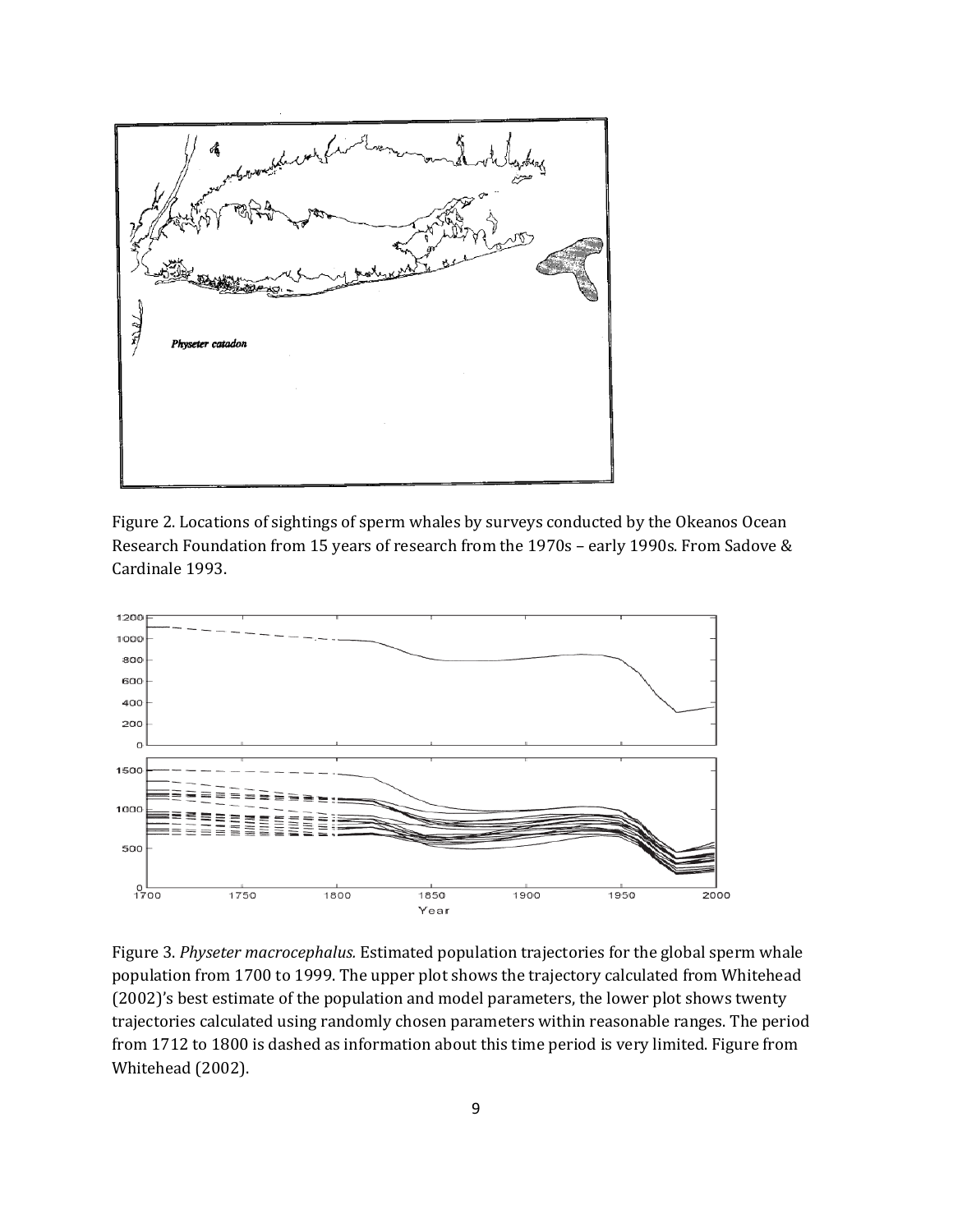#### **III. New York Rarity, if known:**

| <b>Historic</b> | # of Animals | # of Locations % of State |  |
|-----------------|--------------|---------------------------|--|
| (select one)    |              |                           |  |
| prior to 1970   |              |                           |  |
| prior to 1980   |              |                           |  |
| prior to 1990   |              |                           |  |

#### **Details of historic occurrence:**

The Okeanos Ocean Research Foundation documented sperm whales on 12 separate occasions from 1983 – 1989 (Scott and Sadove 1997). In most instances, it is unknown whether these were the same animals seen multiple times or previously unseen individuals. In 1987, the same individual was sighted on four occasions (Scott and Sadove 1997). The whale was in a group of four individuals during each event, so it is believed that these sightings all consisted of the same group of individuals (Scott and Sadove 1997). Many of these sightings came from the Okeanos Foundation's whale-watch vessel, and were not a product of systematic surveys (Scott and Sadove 1997). Due to the nature of these sightings, it is possible that other groups of sperm whales could have been present in the area and were not sighted (Scott and Sadove 1997).

> Table 1. Sperm whale sightings from 1983 – 1989 as documented by Okeanos Ocean Research Foundation.  $n =$  number of individuals sighted and  $T_s$  = sea surface temperature. As adapted from Scott and Sadove (1997).

| Date                    | $\boldsymbol{n}$ | Latitude (N)      | Longitude (W)     | $T_S$ (C)    | Depth (m) |
|-------------------------|------------------|-------------------|-------------------|--------------|-----------|
| $06/25/83^{a}$          | 3                | 40°53.0'          | 71°40.9'          |              | 55.5      |
| 07/09/83                |                  | $40^{\circ}52.3'$ | 71°38.0'          | $19^\circ$   | 51.8      |
| $07/12/83^a$            |                  | $40^{\circ}51.1'$ | $71^{\circ}41.6'$ |              | 58.0      |
| 07/23/83 <sup>b</sup>   |                  | $40^{\circ}46.5'$ | $71^{\circ}38.1'$ |              | 65.2      |
| $06/30/85^a$            |                  | 40°49.6'          | 71°37.0'          |              | 58.2      |
| 07/05/85 <sup>a</sup>   | 4                | $40^{\circ}45.0'$ | 71°39.8'          |              | 68.0      |
| 05/27/87                | 4                | $40^{\circ}50.5'$ | 71°40.6'          | $11^{\circ}$ | 61.0      |
| $06/07/87^{\circ}$      | 2                | $40^{\circ}44.2'$ | 71°31.1'          |              | 63.0      |
| 06/10/87                | 4                | $40^{\circ}00.4'$ | $71^{\circ}40.3'$ | $14^{\circ}$ | 41.5      |
| 06/14/87                | 4                | $40^{\circ}52.1'$ | 71°41.2'          | $13^{\circ}$ | 57.9      |
| 06/16/87                | 4                | $40^{\circ}54.5'$ | $71^{\circ}40.1'$ | $17^{\circ}$ | 53.3      |
| $06/17/87$ <sup>a</sup> |                  | 40°03.5'          | 71°24.7'          |              | 42.9      |

Notes: No *P. macrocephalus* were sighted during 1982, 1984, 1986, 1988, and 1989; a sighted from the whale-watching vessel Sunbeam. **b** sighted from the sport fishing vessel *Bluefin*.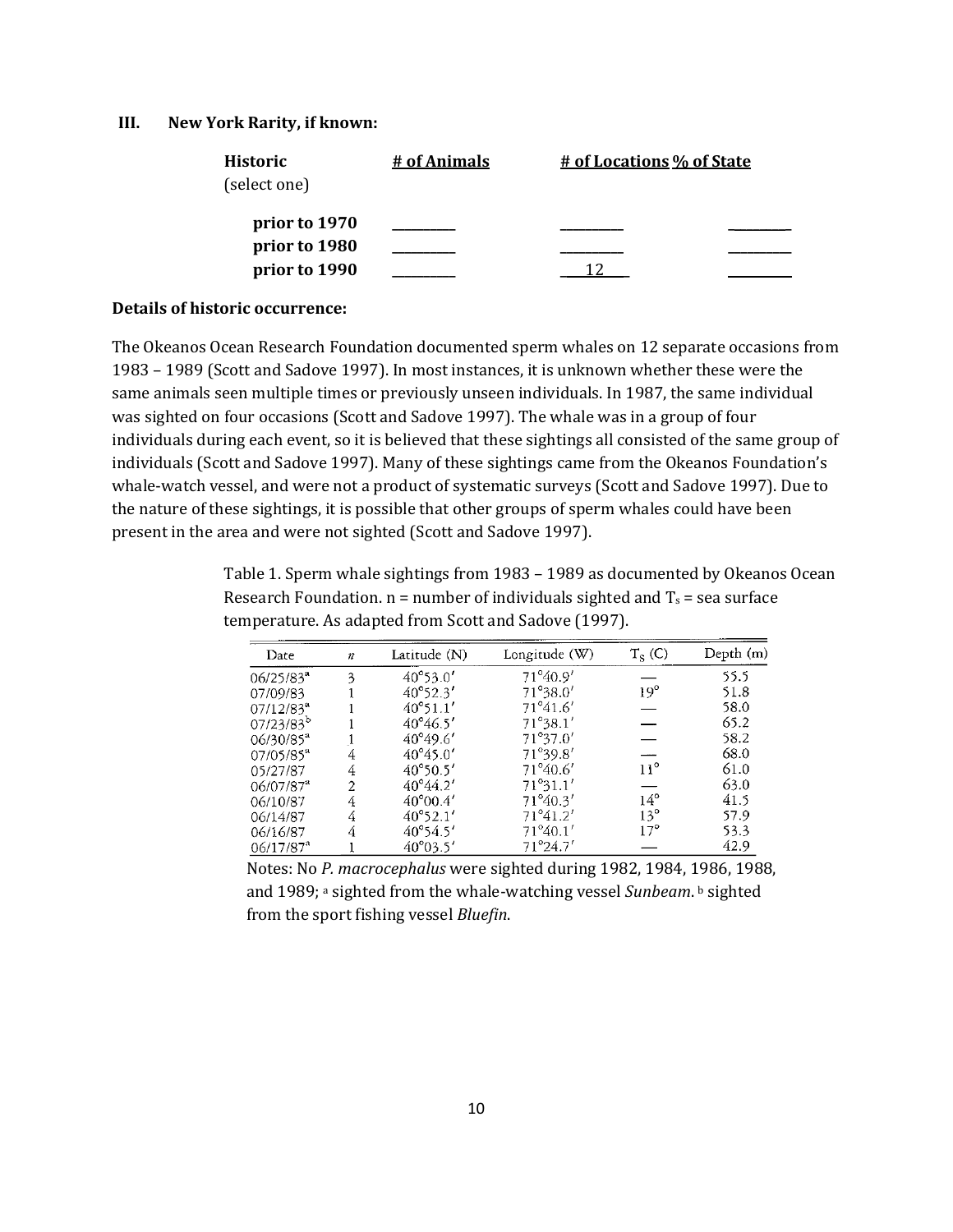| # of Animals<br>Current<br># of Locations | % of State |
|-------------------------------------------|------------|
|-------------------------------------------|------------|

## **1,593 for the western North Atlantic, # unknown for New York Bight\_\_\_\_\_\_\_\_\_**

#### **Details of current occurrence:**

Surveys done by NOAA. Fisheries show consistent presence in the New York Bight at the edge of the continental shelf (Figure 1). For state waters the most recent accessible information comes from Okeanos Foundation. Scott and Sadove (1997) reported sperm whales in New York waters on sixteen occasions from 1990 – 1994. It is unknown whether sightings were of the same individuals (Scott and Sadove 1997). Subsequent reports of sperm whales in state waters have either not been published or are not accessible.

> Table 2. Sperm whale sightings from 1990 – 1994 as documented by Okeanos Ocean Research Foundation.  $n =$  number of individuals sighted and  $T_s$  = sea surface temperature. As adapted from Scott and Sadove (1997).

| Date     | $\boldsymbol{n}$        | Latitude (N)      | Longitude (W)     | $T_S$ (C)             | Depth(m) |
|----------|-------------------------|-------------------|-------------------|-----------------------|----------|
| 05/22/90 | 5                       | 40°58.0'          | 71°32.7'          | $11^{\circ}$          | 51.8     |
| 05/27/90 |                         | 40°50.9'          | 71°45.4'          | $11^{\circ}$          | 53.3     |
| 05/28/90 | 3                       | 40°50.9'          | 71°44.0'          | $11^{\circ}$          | 56.4     |
| 05/29/90 | 3                       | 40°51.5'          | 71°41.9'          | $12^{\circ}$          | 58.2     |
| 10/19/91 | 4                       | 40°53.1'          | 71°42.5'          | $15^\circ$            | 58.0     |
| 06/08/92 |                         | 40°52.3'          | 71°41.1'          | $12^{\circ}$          | 58.2     |
| 06/10/92 | 4                       | $40^{\circ}50.8'$ | 71°42.4'          | $13^{\circ}$          | 61.9     |
| 06/13/92 | $\overline{\mathbf{3}}$ | $40^{\circ}56.1'$ | 71°43.7'          | $13^{\circ}$          | 55.5     |
| 05/31/93 | 3                       | $40^{\circ}44.1'$ | 71°37.8'          | $13^{\circ}$          | 66.8     |
| 05/16/94 | 2                       | $40^{\circ}57.6'$ | 71°29.5'          | $\mathcal{O}^{\circ}$ | 54.9     |
| 05/20/94 |                         | 40°59.7'          | 71°29.5'          | $9^{\circ}$           | 51.0     |
| 05/21/94 | 4                       | 40°58.0'          | 71°38.4'          | $10^{\circ}$          | 51.0     |
| 05/25/94 | 2                       | 40°59.6'          | 71°37.0'          | $11^{\circ}$          | 41.0     |
| 05/28/94 | 4                       | 40°57.2'          | 71°36.7'          | $12^{\circ}$          | 43.2     |
| 06/04/94 | 4                       | 40°58.9'          | $71^{\circ}27.0'$ | $14^{\circ}$          | 55.1     |
| 09/04/94 | 4                       | 40°55.1'          | 71°40.6'          | $20^{\circ}$          | 51.8     |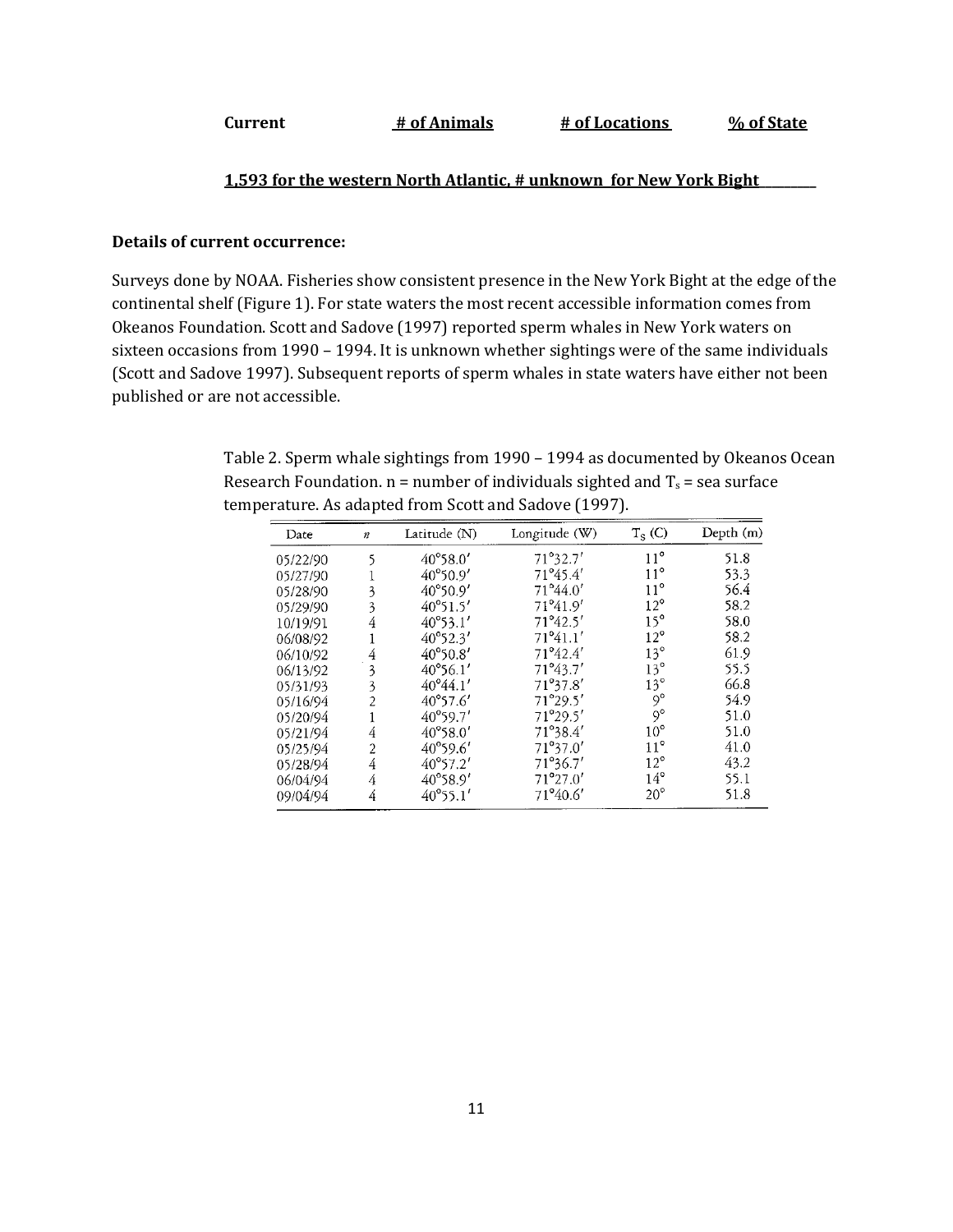#### **New York's Contribution to Species North American Range:**

| % of NA Range in New York | <b>Classification of New York Range</b> |  |  |
|---------------------------|-----------------------------------------|--|--|
| $\_\_100$ (endemic)       | ___ Core                                |  |  |
| $-76-99$                  | $X$ Peripheral                          |  |  |
| 51-75                     | __ Disjunct                             |  |  |
| 26-50                     | Distance to core population:            |  |  |
| - 1-25                    |                                         |  |  |

# **IV. Primary Habitat or Community Type:**

- **1.** Pelagic
- **2.** Marine, Deep Subtidal

## **Habitat or Community Type Trend in New York:**

| ____ Declining ____ Stable _____ Increasing |                   | X Unknown      |
|---------------------------------------------|-------------------|----------------|
| Time frame of decline/increase:             |                   |                |
| <b>Habitat Specialist?</b>                  | <b>Example SE</b> | X No           |
| <b>Indicator Species?</b>                   | X Yes             | N <sub>0</sub> |

#### **Habitat Discussion:**

Sperm whales can be found across the entire North Atlantic (NMFS 2010). Currently, the International Whaling Commission recognizes one stock of sperm whales that encompasses the entire North Atlantic (NMFS 2013). Lack of genetic differentiation and documented movements of male sperm whales across the ocean basin suggest that there is not well-defined segregation between the western North Atlantic and eastern North Atlantic populations (Mitchell 1975, Reeves and Whitehead 1997, Dufault et al. 1999, Englehaupt et al. 2009).

In the waters off of the eastern U.S., sperm whales appear to follow a seasonal cycle in distribution (CETAP 1982, Scott and Sadove 1997). Sperm whales can be found concentrated near Cape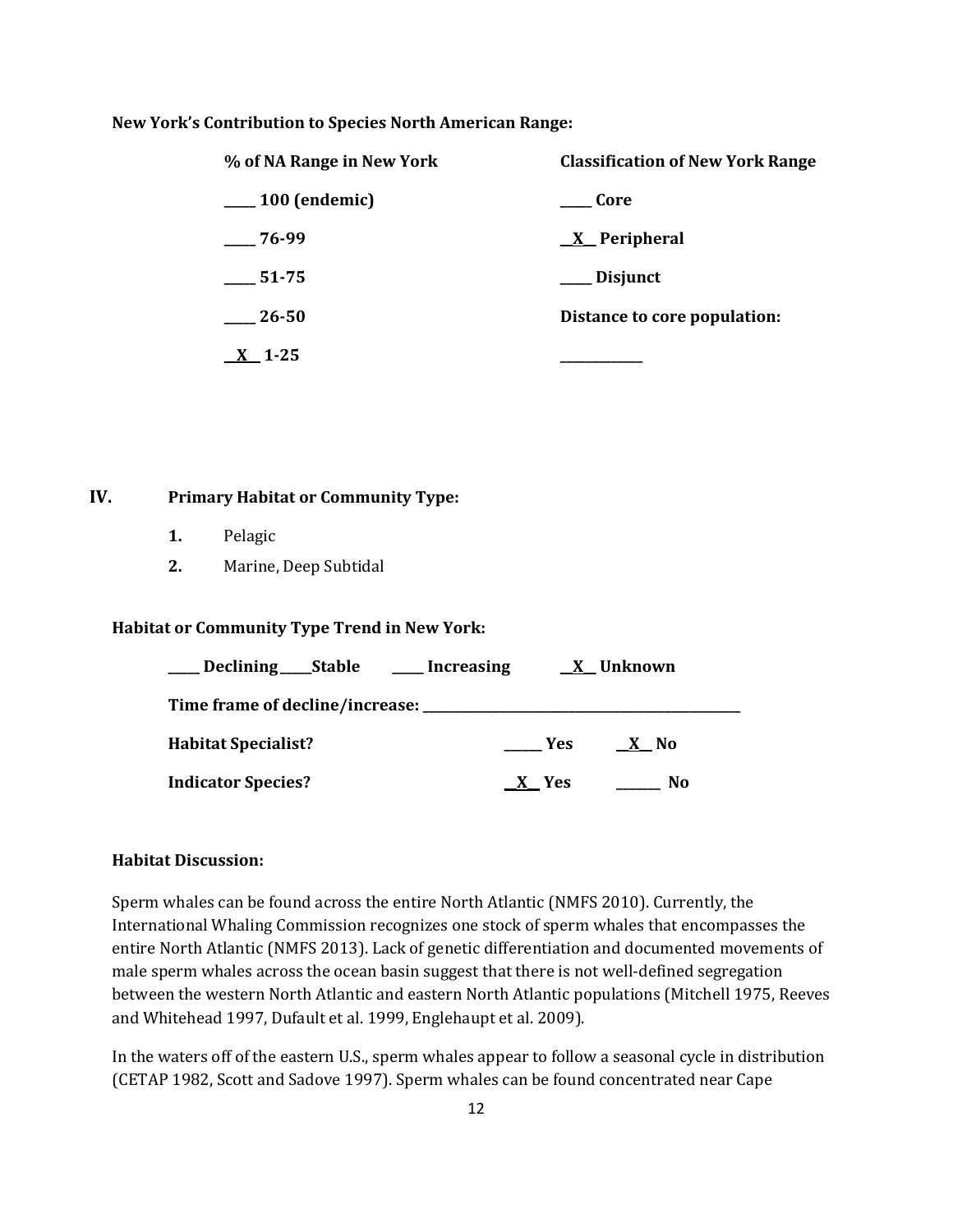Hatteras, North Carolina in the winter (NMFS 2013). During the spring, sperm whales are most often found off of Delaware and Virginia, and spread throughout the mid-Atlantic bight and southern Georges Bank; in the summer this range expands to include the continental shelf south of New England and north of Georges Bank into the Northeast Channel (NMFS 2013). During the fall, sperm whales are found along the continental shelf south of New England and also along the edge of the continental shelf in the mid-Atlantic bight (NMFS 2013).

Sperm whales are often found in deep water areas along the outer shelf edge and open ocean waters (Waring et al. 2001). They are often found near seamounts and underwater canyons (Waring et al. 2001). Sperm whales are also believed to be associated with the Gulf Stream edge and warm-core rings (Waring et al. 1993, 2001). Typically, males range farther north into cooler waters than females, who remain in temperate to tropical waters with calves and immature animals (NMFS 2010). Distribution seems to be driven primarily by suitability of the area for breeding and the availability of prey. Sperm whale diet consists of sharks, skates, fishes and large squid (NMFS website). They are able to perform long, deep dives to access their prey. Dives may last from 30-60 minutes and be to depths of 400 m (1,312 ft) (NMFS website).

In New York state waters, the majority of sperm whale sightings have occurred in the late spring to early summer period (Sadove and Cardinale 1993, Scott and Sadove 1997). Two of the 28 sightings of sperm whales from 1983 – 1994 were in the fall; sampling was not as intense during this period of time, so it is unknown whether whales return to the area during this time (Scott and Sadove 1997). The average water depth of the sightings was 55 m (Scott and Sadove 1997). The sightings reported by Scott and Sadove (1997) centered on a bathymetric depression that marks the channel running between Block Island Sound and Block Canyon, just under 30 km SSE of Montauk Point. Although feeding was not confirmed, Scott and Sadove (1997) believed that foraging was occurring and hypothesized the sperm whales used the channel to follow prey inshore. In New York Bight waters sperm whales have been sighted at and over the edge of the continental shelf (NMFS 2013).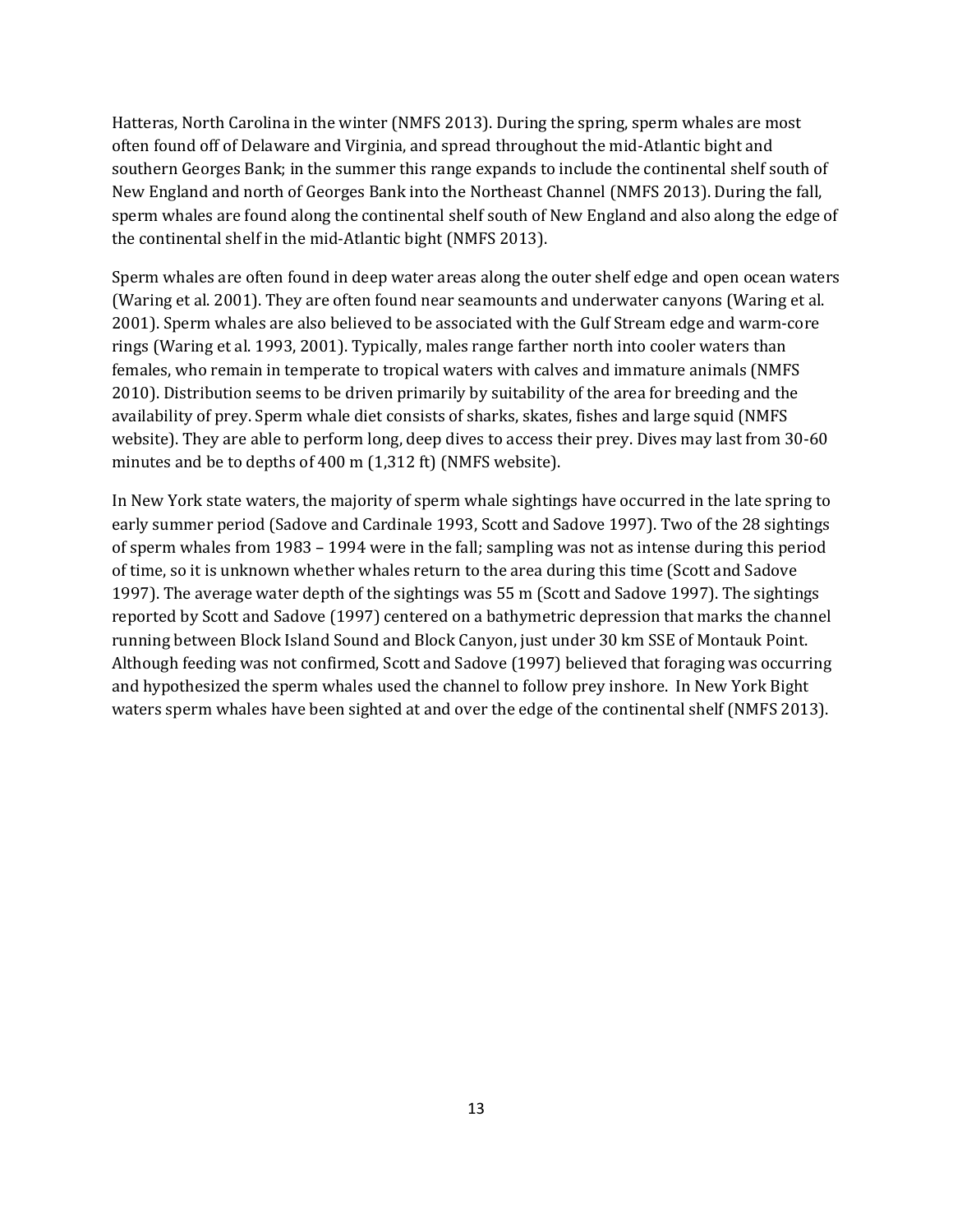**V. New York Species Demographics and Life History**

**\_\_\_\_\_\_ Breeder in New York**

**\_\_\_\_\_ Summer Resident**

**\_\_\_\_\_ Winter Resident**

**\_\_\_\_\_ Anadromous**

**\_\_\_\_\_ Non-breeder in New York**

**\_\_\_\_\_ Summer Resident**

**\_\_\_\_\_ Winter Resident**

**\_\_\_\_\_ Catadromous**

**\_\_\_\_\_ Migratory only**

**\_\_X\_\_ Unknown**

#### **Species Demographics and Life History Discussion:**

Sperm whales have a complex, multilevel society. Females form 'social units', which contain females and immature animals that travel together, care for each other's offspring, and defend each other (Whitehead 1998, Christal et al. 1998, Pitman et al. 2001, Gero et al. 2008, Ortega-Ortiz et al. 2012). These units are typically found in temperate and tropical waters south of around 45°N, although they can be found farther north (NMFS 2010). Sexually mature males travel to these areas to breed with females in the winter (NMFS 2010). The inter-birth interval is around 4 – 6 years (Best et al. 1984). Females sperm whales reach sexual maturity at around 9 years of age and rarely give birth after the age of 40 (Whitehead 2003). Sexual maturity among males is prolonged and may occur between the ages of 10-20, though they are not active breeders until their late twenties (Best 1979, NMFS website).

Gestation is believed to range from 15 months to over a year and a half (NMFS 2010). Females nurse their offspring communally for at least two years (Best et al. 1984). Most females remain within their social unit for life (Christal et al. 1998). Males typically leave their mothers around the age of ten to move to cold waters and form bachelor groups (Whitehead 2003). Males are usually solitary once they reach their prime breeding age (Christal and Whitehead 2001). Sperm whales are known to live for at least 60 years (Rice 1989).

Sperm whales are known to be capable of long-distance movements. One male sperm whale tagged in Nova Scotia in 1966 was killed off of Spain in 1973 (Mitchell 1975). Sperm whales killed off of Iceland and Spain have had harpoon fragments from the Azores embedded within them (Martin 1982, Aguilar 1985). Tagged sperm whales have also crossed the equator (Ivashin and Rovnin 1967).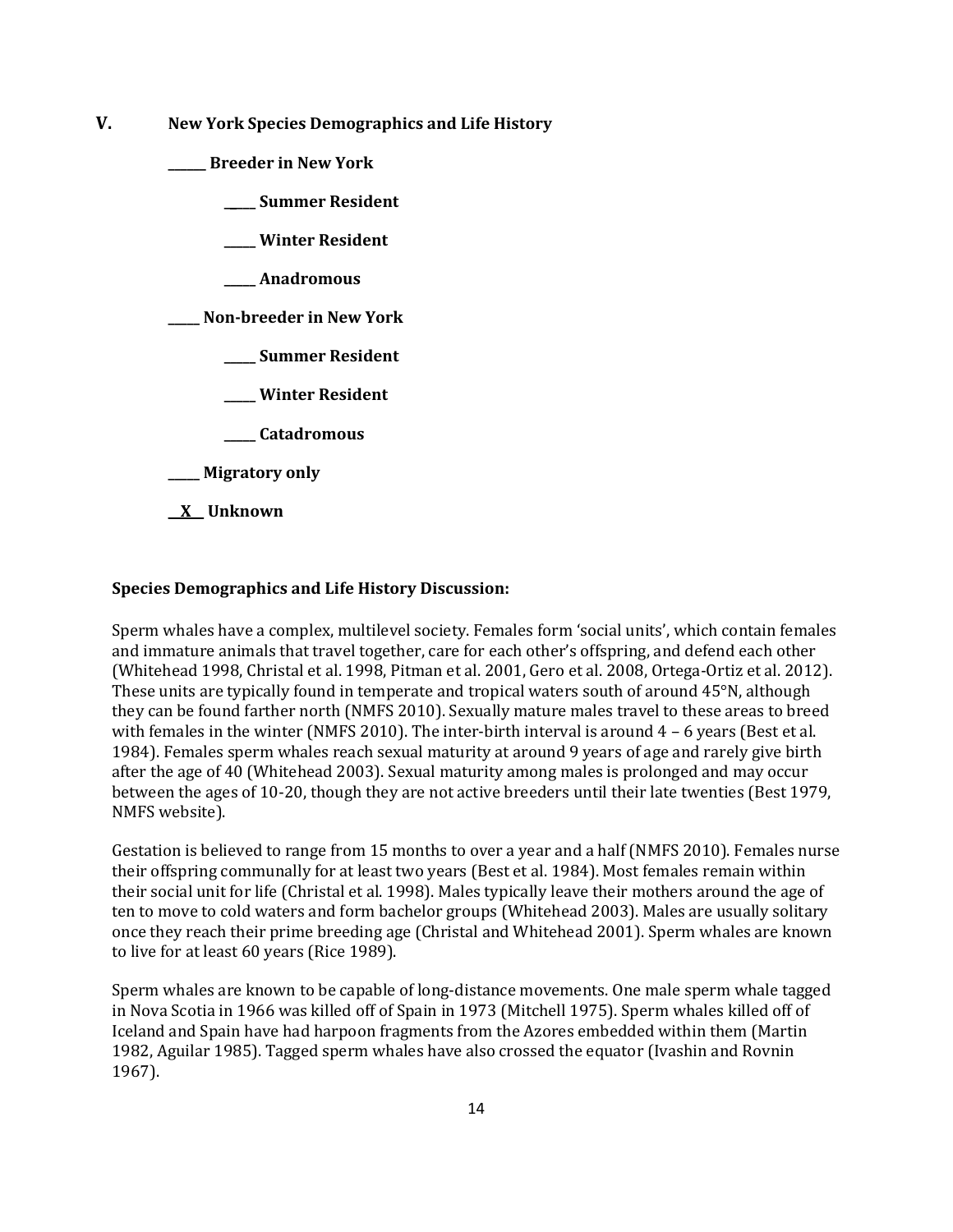Sperm whales occasionally fall victim to predation events. There have been several accounts of sperm whales harassing and/or attacking sperm whales; occasionally these attacks have resulted in a kill (Pitman and Chivers 1998, Pitman et al. 2001). There has been at least one record of a group of killer whales killing a seemingly healthy adult female sperm whale off the coast of California (Pitman and Chivers 1998). All of the existing published records of attacks on sperm whales by killer whales took place in either the Pacific or Southern Oceans. Sperm whale males also fight among each other (NMFS 2010).

Sperm whales are a species that occasionally mass strand. The causes of these stranding events are usually unknown (Rice 1989, NMFS 2010). There has been some evidence that sperm whale strandings are influenced by lunar and solar cycles (Wright 2005). While the exact mechanisms are currently poorly understood, it is believed that the strandings could be related to the effects that light levels have on the vertical migration of sperm whale prey (Wright 2005) or variations in the magnetic field as a result of solar cycles (Vanselow and Ricklefs 2005).

Disease appears to play some role in natural mortality of sperm whales, although little is known on the full extent it has on sperm whale populations (Lambertsen 1997, NMFS 2010). Lambertsen (1997) identified two potentially lethal diseases in sperm whales: myocardial infarction associated with coronary atherosclerosis and gastric ulceration as a result of nematode infection. Additionally, bone lesions in the rib and chevron area of sperm whales have been observed; Moore and Early (2005) hypothesized that this necrosis could be caused by the formation of nitrogen bubbles after deep dives and ascents. The bone necrosis appeared to be cumulative, with the bone damage increasing in severity as the size of the whale increased (Moore and Early 2005).

Primary human causes of mortality in sperm whales include ship strike and entanglement in fishing gear. However, entanglement may be less of a problem for sperm whales than for other large whales due to their offshore distribution (NMFS 2013).

Little is known on the demographic and life history of sperm whales in New York. The Okeanos Foundation documented two periods of abundance in state waters: one during the late spring and early summer, and another potentially during the fall (Sadove and Cardinale 1993, Scott and Sadove 1997). Based on animal size and head to body size ratio, it is believed that both sexes and all age classes except for calves have been sighted (Sadove and Cardinale 1993, Scott and Sadove 1997). No direct observations of feeding have been made, but on at least one instance parts of squid were observed near where sperm whales were diving (Scott and Sadove 1997). Scott and Sadove (1997) believed that sperm whales take up a short-term residence in the spring/early summer (whales were usually sighted for a duration of one to four weeks) before migrating farther east. The Okeanos Foundation did not usually survey in the fall and winter, so it is unknown whether the few additional fall sightings represented a seasonal return to New York waters or were random, chance sightings (Scott and Sadove 1997).

# **VI. Threats:**

Two of the best known anthropogenic threats to large whale populations include vessel strikes and fishery interactions, specifically entanglement in fishing gear. Both of these threats are believed to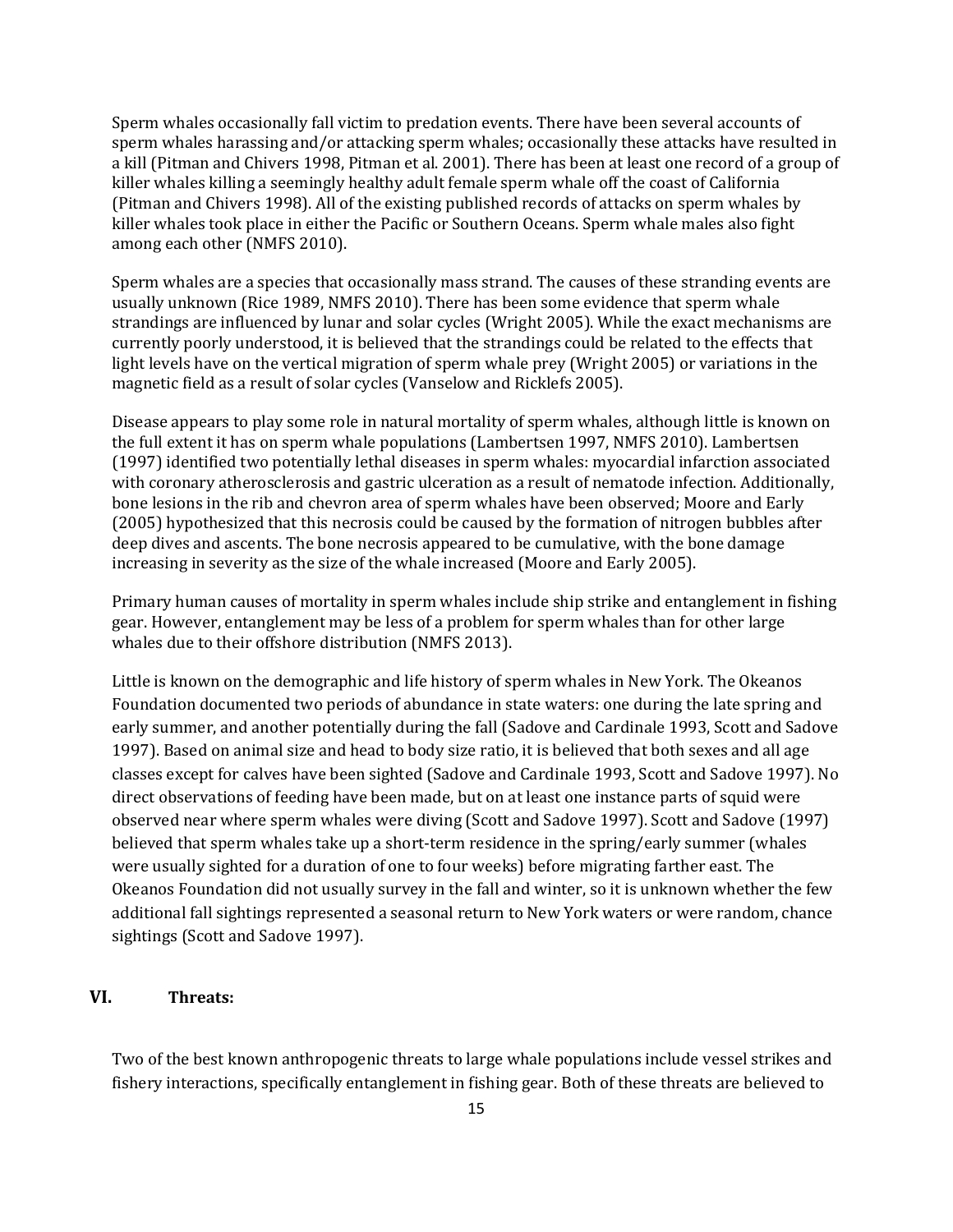be more of a problem than observational studies suggest, as many events are most likely not reported, and affected whales may die at sea and not be recovered (Heyning and Lewis 1990). Unfortunately, it is extremely difficult to track a specific event to a geographic location, so it is nearly impossible to know whether an event occurred in New York waters.

Jensen and Silber (2004) compiled information on reported ship strikes from 1975 – 2002. They found that sperm whales were involved in seventeen out of 292 records (Jensen and Silber 2004). Sperm whales often spend relatively long periods of time (up to ten minutes or more) on the surface between deep dives (Jaquet et al. 1998, Whitehead 2003), which could make them more vulnerable to ship strikes (NMFS 2010). In May 2000, a merchant ship reported a collision with a sperm whale in Block Canyon, off of Long Island (Waring et al. 2009). From 2006 – 2010, NMFS (2013) estimated the average number of sperm whales struck by a ship annually to be 0.2. Because of their offshore distribution, it is likely that sperm whales are struck by vessels more often than reported, however, ship strikes are believed to have a relatively low effect on sperm whale populations overall (NMFS 2010).

Sperm whales do not appear to become entangled in fishing gear as often as several other species of large whales (NMFS 2010). However, there have been reports of sperm whales caught in the pelagic gillnet fishery off of the East Coast in the past. This fishery closed in 1997, and drift gillnets were banned in 1999 (NMFS 2013). One sperm whale was taken by the Canadian halibut longline fishery in 2009 and another in 2010. Currently, sperm whales have not been documented as bycatch in U.S. Atlantic commercial fisheries, although abandoned "ghost gear" from the pelagic gillnet and other fisheries could potentially pose a threat to them (NMFS 2013). Additionally, sperm whales can break through or carry away fishing gear once they become entangled, even when injured (NMFS 2010). This ability coupled with their typically offshore distribution most likely leads to an underreporting of sperm whale entanglement. Even if entangled whales do not die from the entanglements, they could suffer from reduced survival and fecundity, as has been documented in North Atlantic right whales (Knowlton and Kraus 2001).

Stranding and entanglement response and outreach in New York are currently provided by Riverhead Foundation. They respond to all marine mammal strandings; however, they are not authorized to disentangle large whales. The nearest group authorized by NOAA to perform such entanglements is the Rhode Island Division of Fish and Wildlife.

Climate change has led to temperature and current shifts throughout the North Atlantic Ocean. These changes could lead to shifts in distribution of sperm whales as occupied habitats may become unsuitable and previously unsuitable habitats may become occupied. There is some evidence from Pacific equatorial waters that sperm whale feeding success and calf production are negatively affected by increases in sea surface temperatures (Smith and Whitehead 1993, Whitehead 1997). The effects of climate change on both sperm whales and their prey need to be further researched.

The effects of other anthropogenic activities, such as offshore energy development are also largely unknown. Oil spills threaten marine mammals including the sperm whale. Ackleh et al. (2012) used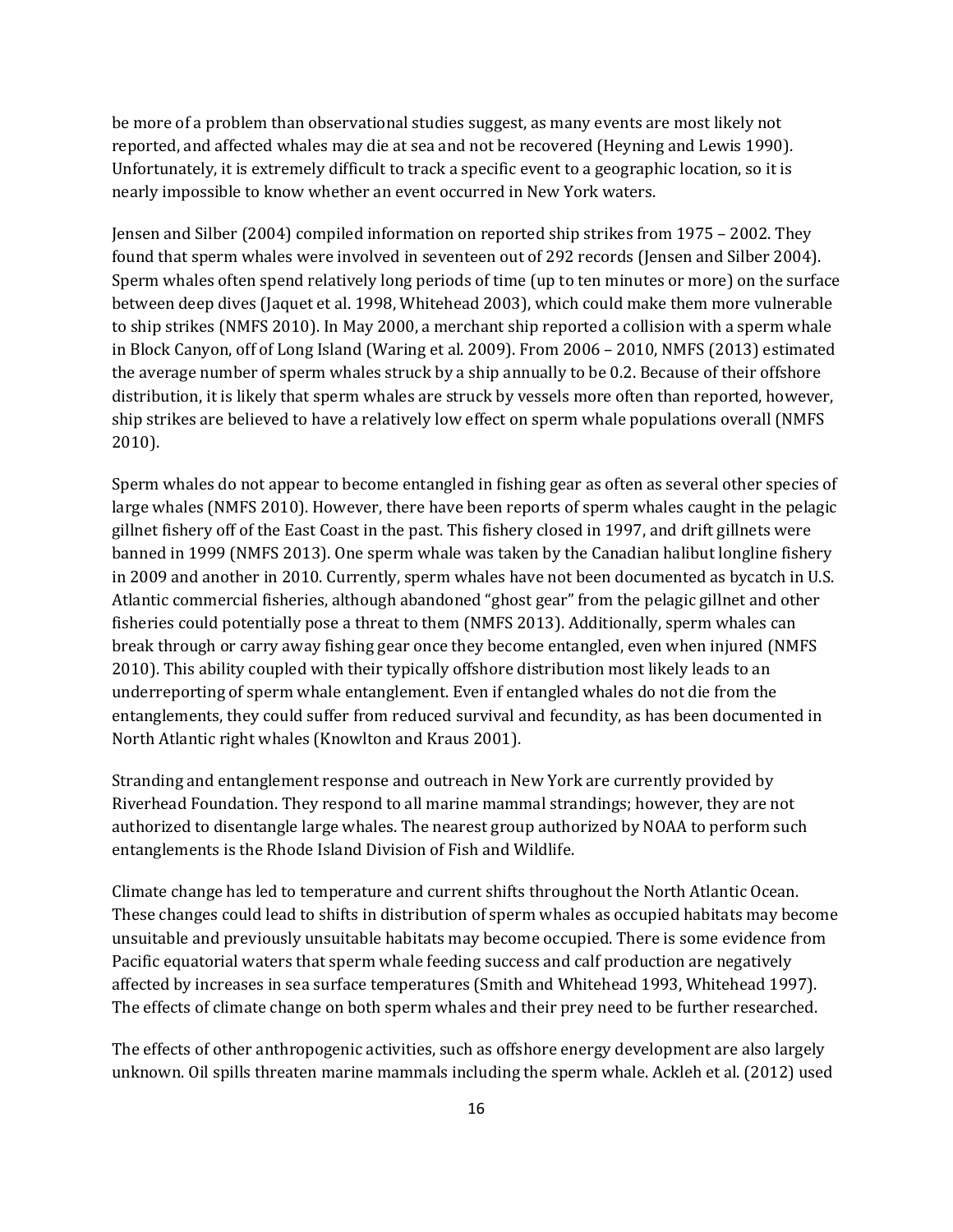passive acoustics to document an apparent shift in sperm whale distribution away from the spill site of the Deepwater Horizon oil spill in the Gulf of Mexico. The other major threat of development and other human activities is noise pollution. Sperm whales rely heavily on sound to both communicate and also for echolocation. Increasing levels of anthropogenic noise in the ocean could hamper these abilities. Ross (1987, 1993) estimated that the ambient noise level in the oceans rose 10 dB from 1950 – 1975 because of shipping; background noise has been estimated to be increasing by 1.5 dB per decade at the 100 Hz level since propeller-driven ships were invented (National Research Council 2003). The oceans are getting progressively louder, and the waters off of New York are no exception (BRP 2010). Acoustic monitoring in the New York Bight region in 2008 and 2009 found elevated levels of background noise (due in large part to shipping traffic) (BRP 2010). High levels of noise could have several effects on marine mammals from changes in foraging success to death (Richardson et al. 1995).

Currently, there is a large level of uncertainty regarding the effects of anthropogenic noise on sperm whales. Sperm whales have been reported to stop echolocating above certain noise thresholds and when echosounders are in the vicinity (Watkins and Schevill 1975, NMFS 2010). Goold (1996) reported a group of sperm whales being driven through a narrow channel by boats and emissions from echosounders and fishfinders, indicating a change of behavior. Several other species of large whales have been found to increase the amplitude of their calls in response to large levels of noise, which could lead to increased energy consumption (See Holt et al. 2008, Parks et al. 2010). It is currently unknown whether sperm whales exhibit this same behavior.

Seismic surveys, often used for oil and gas exploration, may have effects on sperm whale behavior. Sperm whales in the Gulf of Mexico appeared to move away from the area when surveys began (Mate et al. 1994, Davis et al. 1995, Johnson and Miller 2002). However, other studies found no avoidance (NRC 2003, Miller et al. 2009, Stone 2003).

Recreational vessel activity, such as whale-watching, has been known to affect some species of cetaceans. Whether this is a product of whale-watching vessels not frequenting areas where sperm whales are typically located or whether the whales exhibit an avoidance response to vessels is currently unknown (NMFS 2010). In the waters off of New York and the East Coast, sperm whales are rarely sighted by whale-watching vessels, so this unlikely to be much of a threat.

There has been some recent concern about contaminant levels in odontocetes (toothed whales) such as the sperm whale. Odontocetes generally feed at a higher trophic level than most baleen whales, so they are more at risk of bioaccumulation of various contaminants. Since the 1980s, western Europe has observed an increase in sperm whale strandings, leading to concerns that pollution may be a factor (Goold et al. 2002). Some of the stranded whales were tested for various contaminants; while no direct link between the contaminant level and the strandings was found (Jacques and Lambertsen 1997), the levels of mercury, cadmium and organochlorines were high enough to be concerning (Bouquegneau et al. 1997, Law et al. 1997). Holsbeek et al (1999) found that a sample of sperm whales stranded in the North Atlantic had average levels of mercury, PCBs, DDE and polycyclic aromatic hydrocarbons but had levels of cadmium that were twice as high as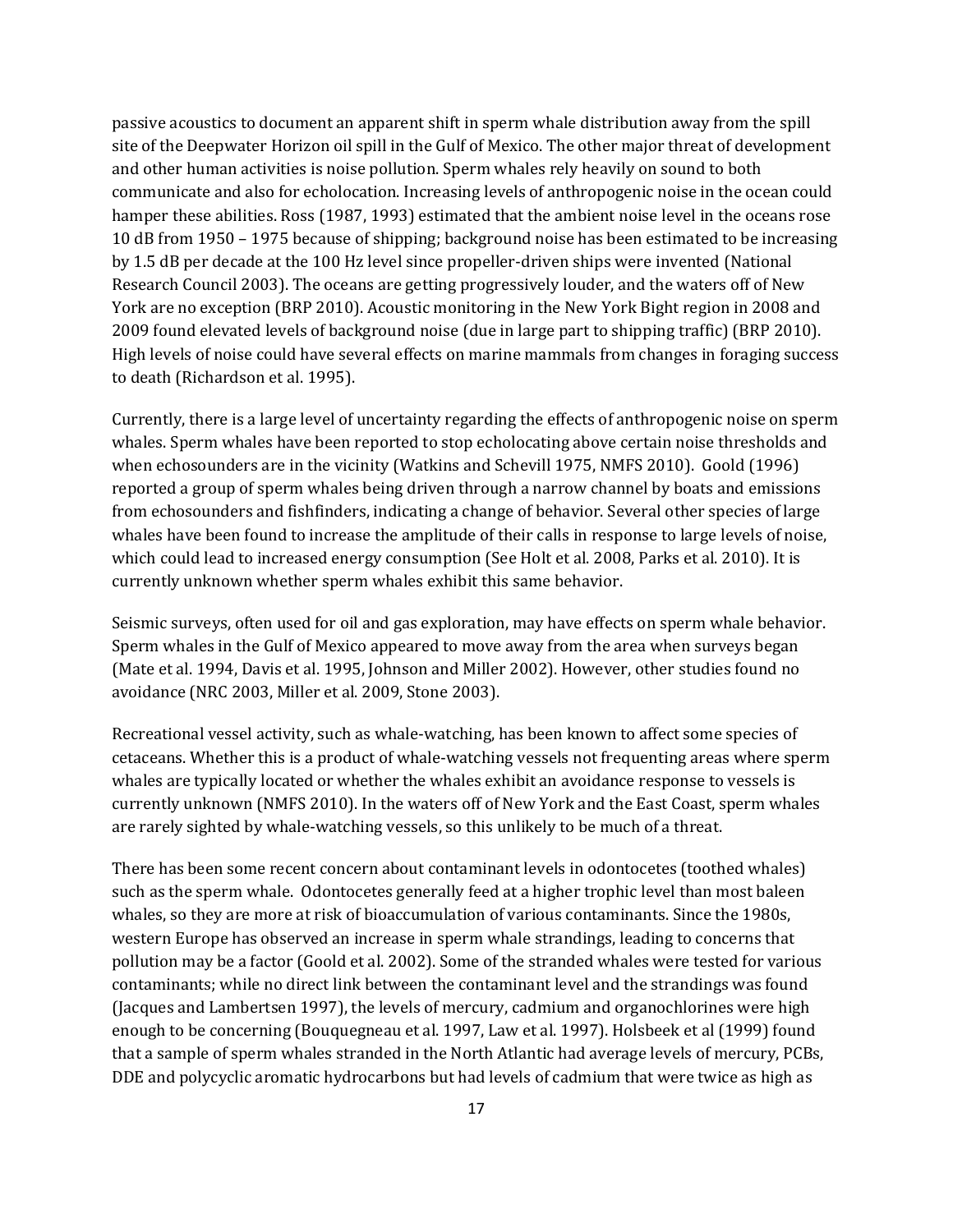measurements in the North Pacific. Many of these contaminants have been linked to deleterious health effects and decreased reproductive success in mammal species, but it is currently largely unknown how elevated levels of contaminants affect sperm whales.

Marine solid pollutants can also threaten sperm whales. Sperm whales often feed at the bottom, and are believed to use a suction method to ingest prey (NMFS 2010). In 1989, a necropsy on a sperm whale in the Mediterranean Sea revealed the cause of death to be stomach obstruction by plastic bags and sheets (Viale et al. 1992). Lambertsen (1990) reported that one of 32 sperm whales examined in Iceland was killed by an illness believed to be caused by ingested plastic obstructing the gut. Overall, there are relatively few instances of injury to sperm whales due to marine solid pollutants, so the perceived threat to the population is generally considered to be low.

#### **Are there regulatory mechanisms that protect the species or its habitat in New York?**



The sperm whale is protected in the United States by its status as a federally Endangered species. In addition, the sperm whale (along with all other marine mammals) receives federal protection under the Marine Mammal Protection Act of 1972 (MMPA). The sperm whale is protected internationally from commercial hunting under the International Whaling Commission's (IWC) global moratorium on whaling. The moratorium was introduced in 1986, and is voted on by member countries (including the United States) at the IWC's annual meeting.

Sperm whales are also protected under the Environmental Conservation Law (ECL) of New York. The sperm whale is listed as a state endangered species in New York. Section 11 – 0535 protects all state-listed endangered and threatened species and makes it illegal to take, import, transport, possess or sell any listed species or part of a listed species. In addition, Article 17 of the ECL works to limit water pollution, and Article 14 presents the New York Ocean and Great Lakes Ecosystem Conservation Act. This act is responsible for the conservation and restoration of coastal ecosystems "so that they are healthy, productive and resilient and able to deliver the resources people want and need." Both of these help to protect the habitat of the sperm whale. Whether they are adequate to protect the habitat is currently unknown. Unfortunately, we have limited understanding of where sperm whales occur in New York, so it is impossible to assess whether the habitat protection afforded by these acts are effective.

The majority of documented sperm whale entanglements occurred in gear used by the pelagic gillnet fishery (NMFS 2013). This fishery was closed in 1997, and drift gillnets were banned in 1999 (NMFS 2013). The North Atlantic Large Whale Take Reduction Plan identified floating groundline used in the trap and pot fisheries as an entanglement threat for large whales. The National Marine Fisheries Service subsequently passed a new law making it mandatory for all pot and trap fisheries to switch over to sinking groundline by 2008. To encourage compliance by fishermen, DEC's Marine Endangered Species and Crustacean Unit partnered with the Cornell Cooperative Extension of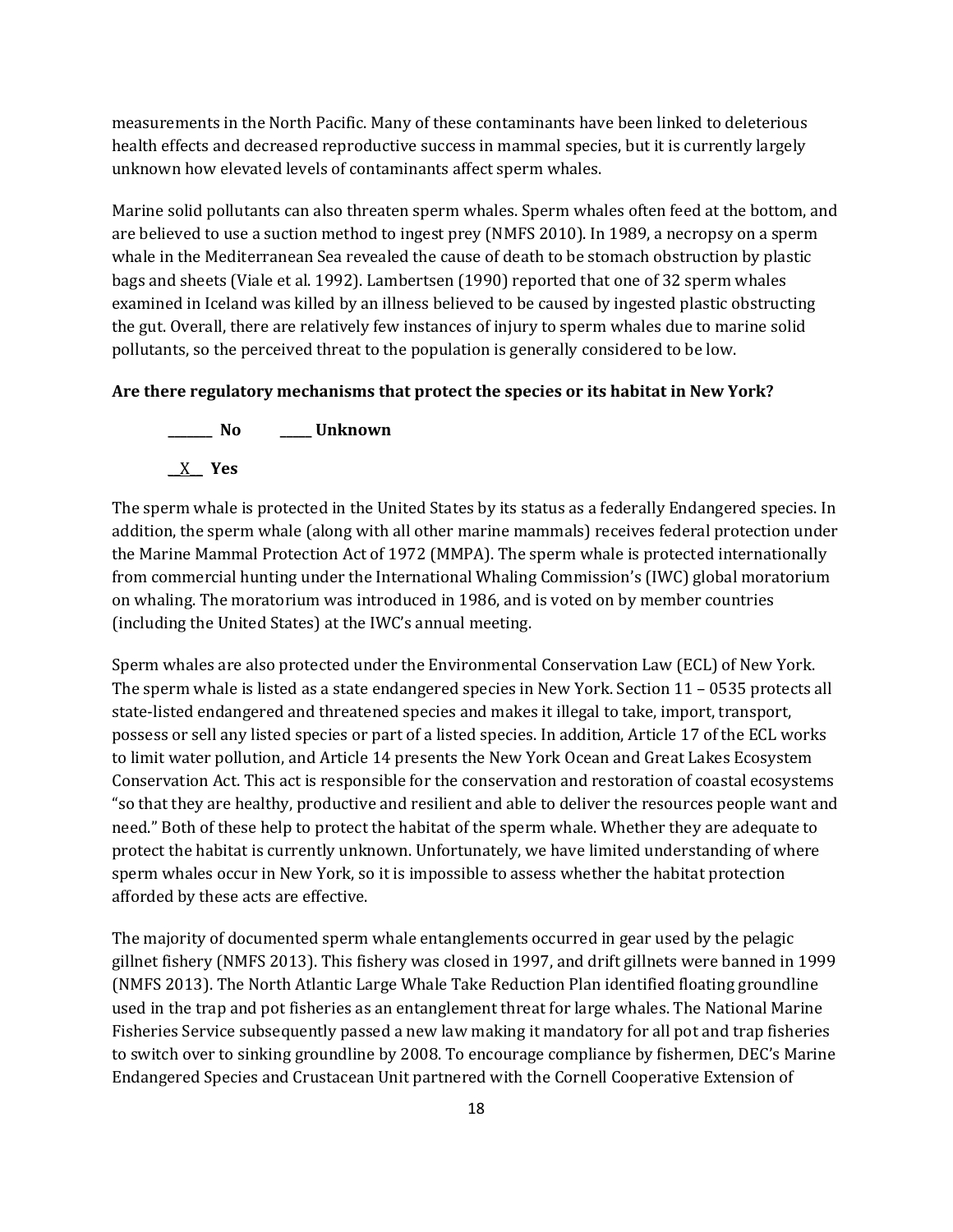Suffolk County and initiated gear buyback programs, which removed 16.9 tons of floating rope from New York's commercial lobster fishery. Further analysis is required before it is known if any real reduction in large whale entanglement has occurred as a result of the switch from floating to sinking groundline.

More could be done to protect all large whales in the New York Bight from ship strike. Particularly around the shipping lanes.

# **Describe knowledge of management/conservation actions that are needed for recovery/conservation, or to eliminate, minimize, or compensate for the identified threats:**

The extent of sperm whale use of New York waters is poorly understood. What information is available comes from surveys done in the 1970s – early 1990s, though surveys by NMFS show generally the same pattern of distribution. However, these surveys are only carried out at certain times a year so they do not give a complete picture. Long-term surveys and monitoring strategies should be developed. Historically, vessel and aerial survey techniques have been used. Passive acoustics also has promise as a monitoring technique. Sperm whales can be especially difficult to spot during aerial and ship board surveys, as they frequently dive for long periods of time (40+ minutes), so passive acoustics may be needed (NOAA., Fisheries 2010).

If it is known where and when sperm whales are occurring in New York waters, more effective management and conservation strategies can be deployed. Seasonal speed restrictions on vessels in high use areas could be put into effect. In addition, seasonal and/or area closures on certain fisheries where the gear poses the largest threat to large whales may help minimize entanglement in gear.

Near real-time acoustic monitoring of large whales, specifically right whales, is currently being used off of the coast of Massachusetts in an effort to reduce vessel collisions with large whales. When a right whale is detected, an alert goes out to all large shipping vessels in the area, and a speed restriction goes into place. Similar monitoring in New York could help reduce the threat of vessel collisions with large whales in coastal waters. Even if a speed restriction only goes into place for the critically endangered right whale, knowledge that there are large whales in the area could lead to increased awareness and alertness and possibly reduce the potential of a collision.

The sperm whale would benefit greatly from further research. Little is known about general life history and demography of this species in New York, and the real effects of the threats in state waters are largely unknown. Further research into the actual effects that threats such as climate change are having on sperm whales is warranted. In addition, education on this species and the importance of reporting ship strikes and entanglements is encouraged.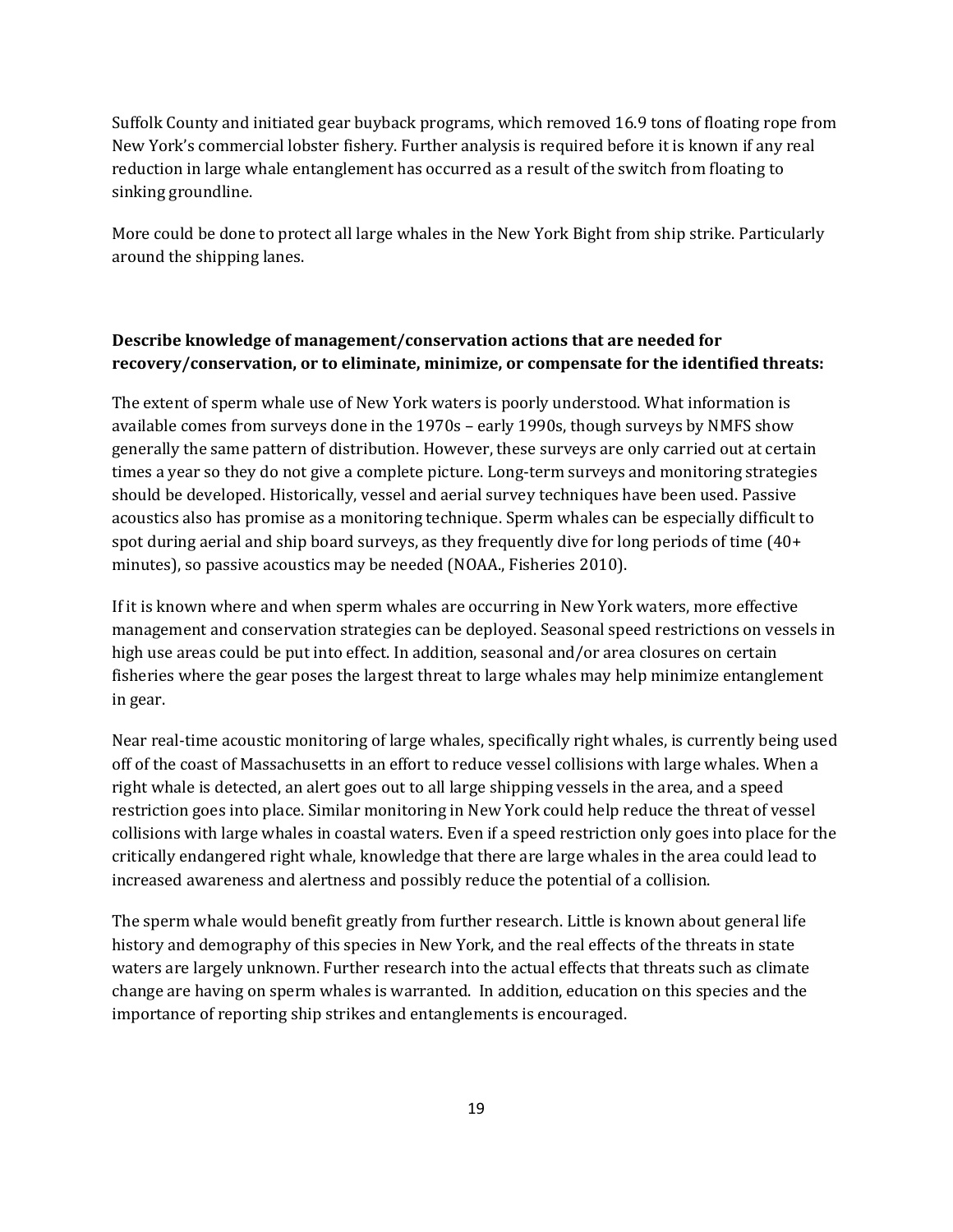# **VII. References**

Ackleh, A. S. et al. 2012. Assessing the Deepwater Horizon oil spill impact on marine mammal population through acoustics: endangered sperm whales. Journal of the Acoustical Society of America 131(3): 2306 - 2314.

Aguilar, A. 1983. Organochlorine pollution in sperm whales, *Physeter macrocephalus*, from the temperate waters of the eastern North Atlantic. Marine Pollution Bulletin 14:349–352.

Aguilar, A. 1985. Further information on the movements of the sperm whale (*Physeter macrocephalus*) in the North Atlantic. Mammalia 49:421–424.

Arnason, U., A. Gullberg and A. Janke. 2004. Mitogenomic analyses provide new insights into cetacean origin and evolution. Gene 333: 27 - 34.

Best, P. B. 1979. Social organization in sperm whales, *Physeter macrocephalus.* Pp. 227 - 189 In Winn, H. E. and B. L. Olla (eds.), Behavior of Marine Animals, Vol. 3. Plenum, New York.

Best, P. B., P. A. S. Canham, and N. Macleod. 1984. Patterns of reproduction in sperm whales, *Physeter macrocephalus*. Reports to the International Whaling Commission (Special Issue 8): 51 - 79.

Bouquegneau, J.M., V. Debacker, S. Govert, and J.P. Nellissen. 1997. Toxicological investigations on four sperm whales stranded on the Belgian coast: inorganic contaminants. Bulletin de 1'Institut Royal des Sciences Naturelles de Belgique, Biologic 67-Suppl.:75–78.

Cassens, I. et al. 2000. Independent adaptation to riverine habitats allowed survival of ancient cetacean lineages. Proceedings of the National Acadaemy of Science USA 97: 11343 - 11347.

CETAP. 1982. A characterization of marine mammals and turtles in the mid- and north Atlantic areas of the U.S. outer continental shelf, final report, Cetacean and Turtle Assessment Program, University of Rhode Island. Washington, DC, Bureau of Land Management. #AA551-CT8-48: 576.

Chiquet, R. A., B. Ma, A. S. Ackleh, N. Pal and N. Sidorovskaia. 2013. Demographic analysis of sperm whales using matrix population models. Ecological Modelling 248: 71 - 79.

Christal, J. and H. Whitehead. 2001. Social affiliations within sperm whale (Physeter macrocephalus) groups. Ethology 107: 323 - 340.

Christal, J., H. Whitehead, and E. Lettevall. 1998. Sperm whale social units: variation and change. Canadian Journal of Zoology 76:1431–1440.

Davis, R. W., B. WÜrsig, W. Evans, G. Fargion, R. Benson, J. Norris, and T. Jefferson. 1995. Distribution and Abundance of Marine Mammals in the North–Central and Western Gulf of Mexico: Draft Final Report, vol. 2, Technical Report. OCS Study No. MMS. Prepared by the Texas Institute of Oceanography and the National Marine Fisheries Service. U.S. Department of the Interior, Minerals Management Service, Gulf of Mexico OCS Region, New Orleans, Louisiana.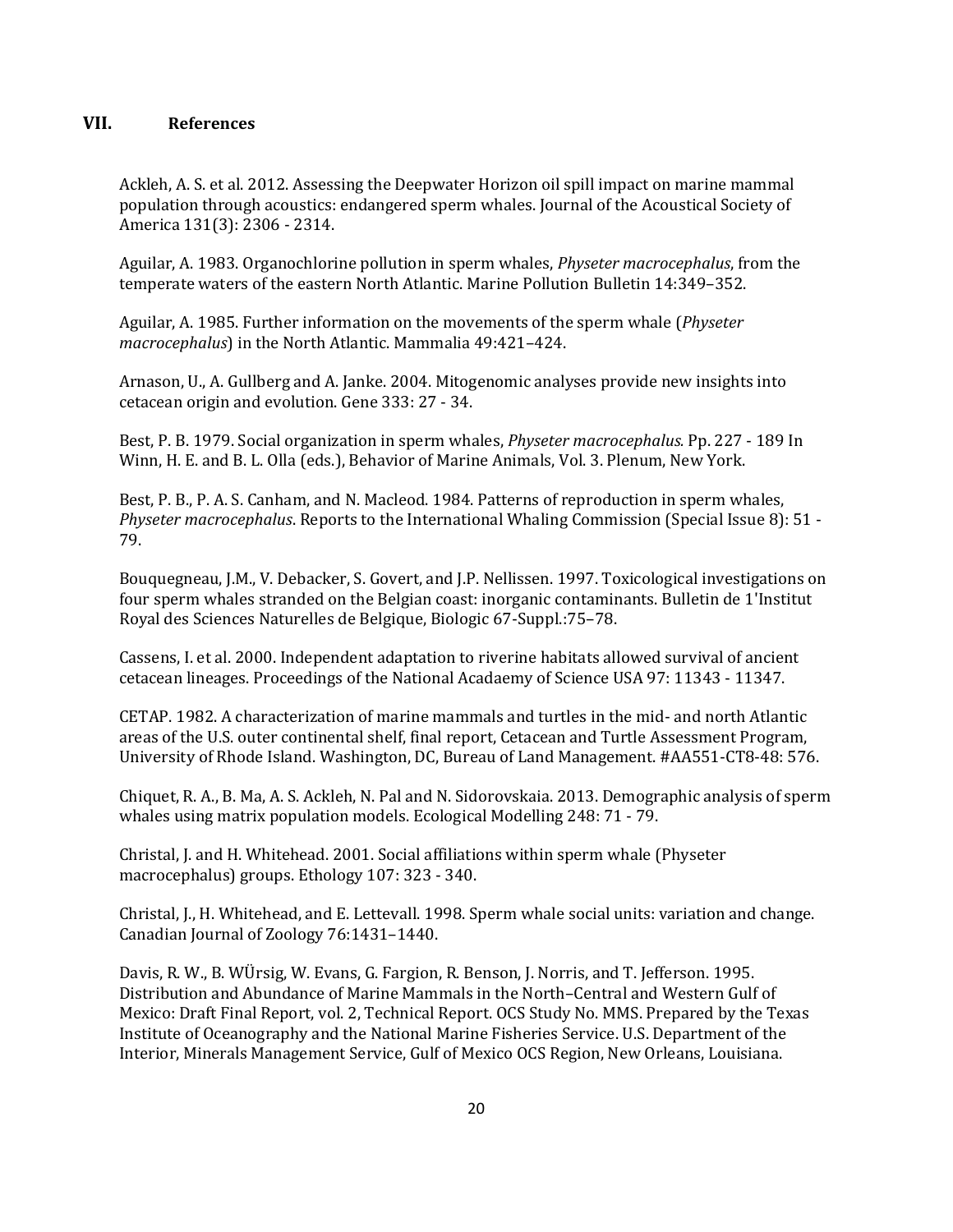Dufault, S., H. Whitehead, M. Dillon. 1999. A Examination of the current knowledge on the stock structure of sperm whales (*Physeter macrocephalus*) worldwide. Journal of Cetacean Research and Management 1:1–10.

Engelhaupt, D. et al. 2009. Female philopatry in coastal basins and male dispersion across the North Atlantic in a highly mobile marine species, the sperm whale (*Physeter macrocephalus*). Molecular Ecology 18(20):4193-4205.

Gero, S., D. Engelhaupt, and H. Whitehead. 2008. Heterogeneous social associates within a sperm whale, *Physeter macrocephalus*, unit reflect pairwise relatedness. Behavioral Ecology and Sociobiology 63:143-151.

Goold, J. 1996. Acoustic assessment of populations of common dolphin *Delphinus delphis* in conjunction with seismic surveying. Journal of the Marine Biological Association U.K. 76**:** 811– 820.

Goold, J.C., H. Whitehead, and R.J. Reid. 2002. North Atlantic sperm whale, *Physeter macrocephalus*, strandings on the coastlines of the British Isles and Eastern Canada. Canadian Field Naturalist 116: 371–388.

Gordon, J., R. Leaper, F.G. Hartley, and O. Chappell. 1992. Effects of whale-watching vessels on the surface and underwater acoustic behaviour of sperm whales off Kaikoura, New Zealand. Science & Research Series No. 52, Department of Conservation, Wellington, N.Z. 64 pp.

Heyning, J. E. 1997. Sperm whale phylogeny revisited: analysis of the morphological evidence. Marine Mammal Science 13(4): 596 - 613.

Heyning, J.E., and T.D. Lewis. 1990. Entanglements of baleen whales in fishing gear off southern California. Reports to the International Whaling Commission 40:427-431.

Holsbeek L., C. R. Joiris, V . Debacker, I.B. Ali, P. Roose, J-P. Nellissen, S. Gobert, JM. Bouquegneau, and M. Bossicart. 1999. Heavy metals, oganochlorines and polycyclic aromatic hydrocarbons in sperm whales stranded in the southern North Sea during the 1994/1995 winter. Marine Pollution Bulletin 38: 4 304-313.

Holt, M. M., D. P. Noren, V. Veirs, C. K. Emmons and S. Veirs. 2008. Speaking up: killer whales (*Orcinus orca*) increase their call amplitude in response to vessel noise. Journal of the Acoustical Society of America 125(1): EL27 - EL32.

Holthuis, L.B. 1987. The scientific name of the sperm whale. Marine Mammal Science 3:87–89.

International Whaling Commission (IWC). 1982. Chairman's report of the 33rd annual meeting. Reports to the International Whaling Commission 32: 17 - 42.

Ivashin, M. V. and Rovnin, A. A. 1967. Some results of the Soviet whale marking in the waters of the North Pacific. *Norsk Hvalfangst-Tidende* 56: 123-135.

Jacques, T.G. and R.H. Lambertsen (eds.). 1997. Sperm whale deaths in the North Sea: science and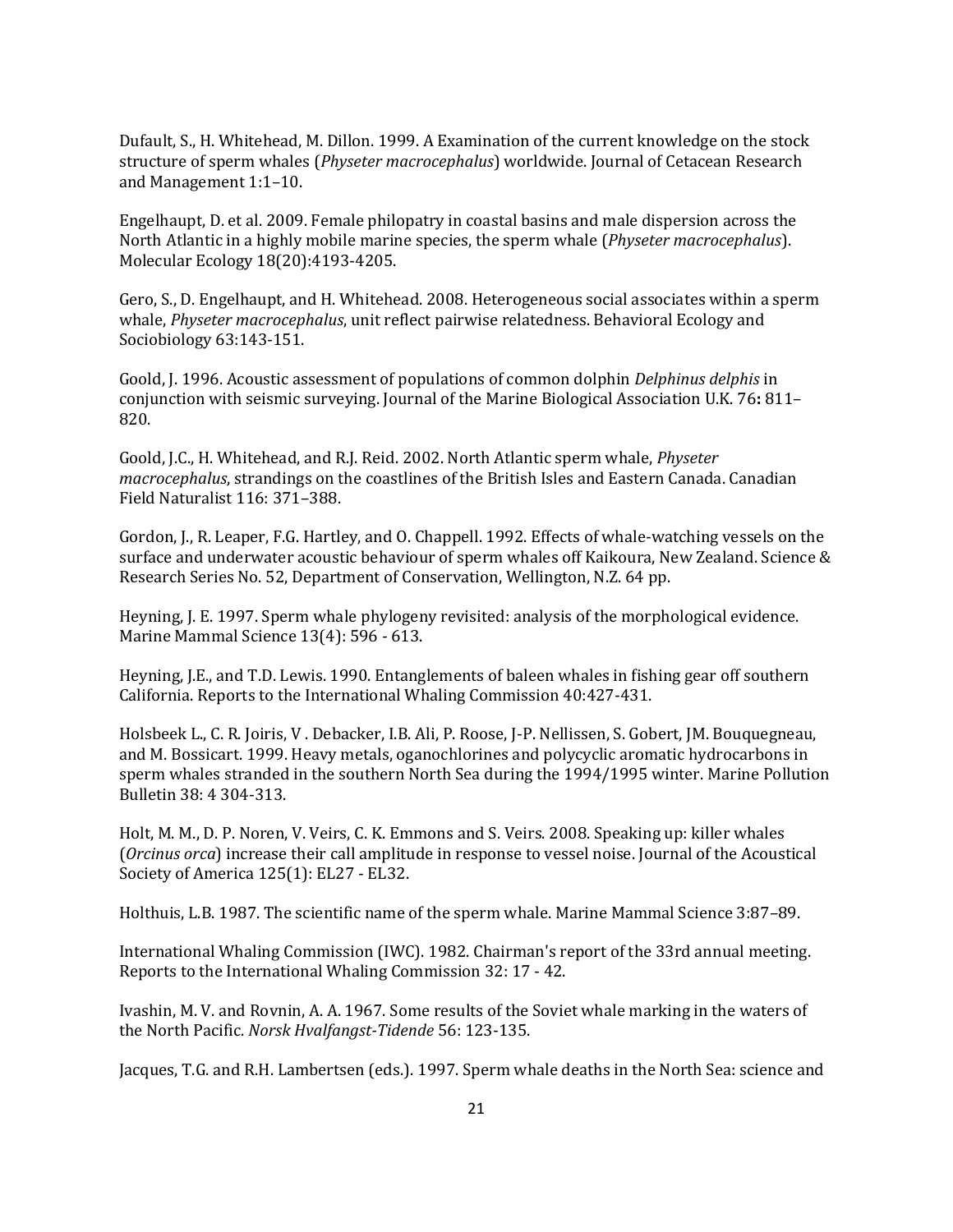management. Bulletin de 1'Institut Royal des Sciences Naturelles de Belgique, Biologic 67– Suppl.: 133pp.

Jaquet, N., S. Dawson, and E. Slooten. 1998. Diving behaviour of male sperm whales: foraging implications. International Whaling Commission, Scientific Committee Doc. SC/50/CAWS 38:20 pp.

Jensen, A. S., and G. K. Silber. 2004. Large Whale Ship Strike Database. U.S. Department of Commerce, NMFS-OPR-25 37.

Johnson, M. and P. Miller. 2002. Sperm whale diving and vocalization patterns from digital acoustic recording tags and assessing responses of whales to seismic exploration. MMS Information Transfer Meeting, Jan 7–10, 2002. Kenner, LA.

Knowlton, A.R. and Kraus, S.D. 2001. Mortality and serious injury of northern right whales (Eubalaena glacialis) in the western North Atlantic ocean. Journal of Cetacean Research and Management (Special Issue) 2: 193-208

Lambertsen, R.H. 1990. Disease biomarkers in large whales of the North Atlantic and other oceans. Pp. 395-417 *in* J.F. McCarthy and L.R. Shugart (eds.), Biomarkers of environmental contamination. Lewis Publishers, CRC Press, Boca Raton, FL.

Lambertsen, R.H. 1997. Natural disease problems of the sperm whale. Bulletin de 1'Institut Royal des Sciences Naturelles de Belgique, Biologic 67-Suppl.: 105–112.

Law, R.J., R.J. Morris, C.R. Allchin, and B.R. Jones. 1997. Metals and chlorobiphenyls in tissues of sperm whales (Physeter macrocephalus) and other cetacean species exploiting similar diets. Bulletin de 1'Institut Royal des Sciences Naturelles de Belgique, Biologie 67-Suppl.:79– 89.

Loup, G.E., J.W. Loup, N.A. Sidorovskaia, R.T. Walker, S.A. Kuczaj, C.D. Walker, G'.H. Rayborn, B. Brack, A. Wright, J. Newcomb, and R. Fisher. 2005. Analysis Of Bottom Moored Hydrophone Measurements Of Gulf Of Mexico Sperm Whale Phonations. Pp. 109–136. *In* McKay, M. and J. Nides (eds.), Proceedings: Twenty-third Gulf of Mexico information transfer meeting, January 2005. U.S. Department of the Interior, Minerals Management Service, Gulf of Mexico OCS Region, New Orleans, La. OCS Study MMS 2005-066. 612 pp.

Lyrholm, T. and U. Gyllensten. 1998. Global matrilineal population structure in sperm whales as indicated by mitochondrial DNA sequences. Proc. R. Soc. Lond. B 265:1679-1684.

Mackas, D.L., Goldblatt, and A.G. Lewis. 1989. Importance of walleye Pollack in the diets of marine mammals in the Gulf of Alaska and Bering Sea and implications for fishery management, pp. 701– 726 *In* Proceedings of the international symposium on the biology and management of walleye Pollack, November 14-16,1988, Anchorage, AK. Univ. AK Sea Grant Rep. AK-SG-89-01.

Martin, A.R, 1982. A link between the sperm whales occurring off Iceland and in the Azores. Mammalia 46:259–260.

Mate, B. R., K. M. Stafford, and D. K. Ljungblad. 1994. A change in sperm whale (Physeter macrocephalus) distribution correlated to seismic surveys in the Gulf of Mexico. Journal of the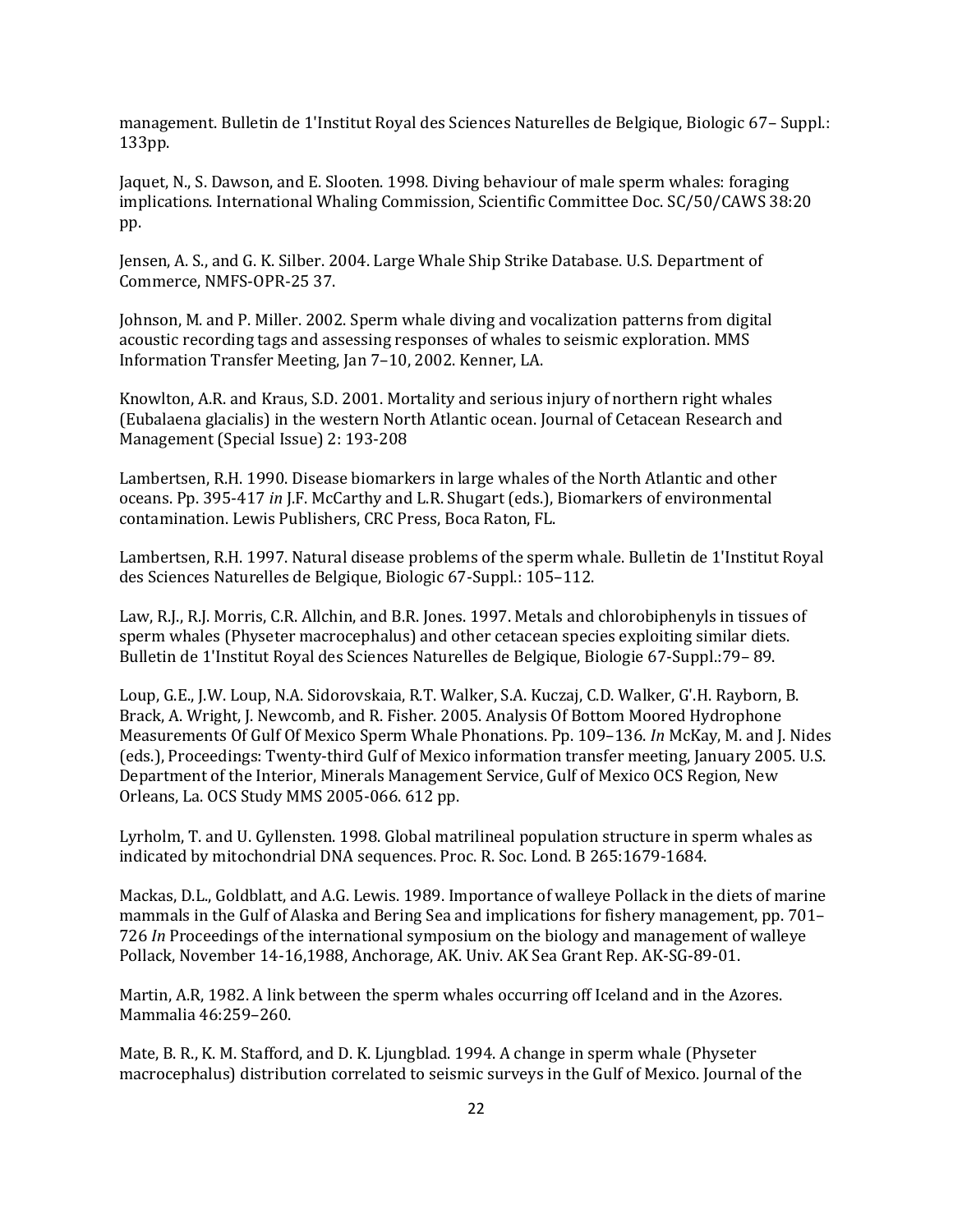Acoustical Society of America 96 Pt.2: 3268–3269.

May-Collado, L. and I. Agnarsson. 2006. Cytochrome b and Bayesian inference of whale phylogeny. Mol. Phylogenet. Evol. 38: 344 - 354.

Mellinger, D. K., A. M. Thode and A. Martinez. 2003. Passive acoustic monitoring of sperm whales in the Gulf of Mexico, with a model of acoustic detection distance. pp. 493-501. *In:* M. McKay and J. Nides (eds.) Proceedings: Twenty-first annual Gulf of Mexico information transfer meeting, January 2002. U.S. Dept. of the Interior, Minerals Management Service, Gulf of Mexico OCS Region, New Orleans, La. OCS Study MMS 2003-005.

Mellinger, D. K., K. M. Stafford, and C. G. Fox. 2004. Seasonal occurrence of sperm whale (Physeter macrocephalus) sounds in the Gulf of Alaska, 1999 - 2001. Marine Mammal Science 20(1): 48-62.

Milinkovitch, M.C., A. Meyer, and J.R. Powell. 1994. Phylogeny of all major groups of cetaceans based on DNA sequence from three mitochondrial genes. Molecular Biology and Evolution 11:939–948.

Milinkovitch, M.C., O. Guillermo, and A. Meyer. 1993. Revised phylogeny of whales suggested by mitochondrial ribosomal DNA sequences. Nature 361:346–348.

Miller, P.J.O., M.P. Johnson, P.T. Madsen, N. Biassoni, M. Quero, and P.L. Tyack. 2009. Using at-sea experiments to study the effects of airguns on the foraging behavior of sperm whales in the Gulf of Mexico. Deep-Sea Research *I* 56:1168–1181.

Mitchell, E. 1975. Progress report on whale research, Canada. Reports to the International Whaling Commission 25:270-272.

Moore, M. J. and G. A. Early. 2005. Cumulative Sperm Whale Bone Damage and the Bends. Science 306(5705): 2215.

National Marine Fisheries Service (NMFS). 2010. Recovery plan for the sperm whale (*Physeter macrocephalus*). National Marine Fisheries Service, Silver Spring, MD. 165pp.

National Marine Fisheries Service (NMFS). 2013. Sperm whale (*Physeter macrocephalus*): North Atlantic stock. NOAA Fisheries Draft Marine Mammal Stock Assessment Reports. National Marine Fisheries Service, Silver Spring, MD. 15 pp.

National Marine Fisheries Service (NMFS). 2013. http://www.nmfs.noaa.gov/pr/species/mammals/cetaceans/spermwhale.htm

National Research Council (NRC). 2003. Ocean Noise and Marine Mammals. National Academic Press, Washington, D.C.

Nishida, S., L. A. Pastene, M. Goto, and H. Koike. 2003. SRY gene structure and phylogeny in the cetacean species. Mammal Studies 28: 57 - 66.

Nishida, S., M. Goto, L. A. Pastene, N. Kanda and H. Koike. Phylogenetic relationships among cetaceans revealeved by Y-chromosome sequences. Zool. Sci. 7: 723 - 732.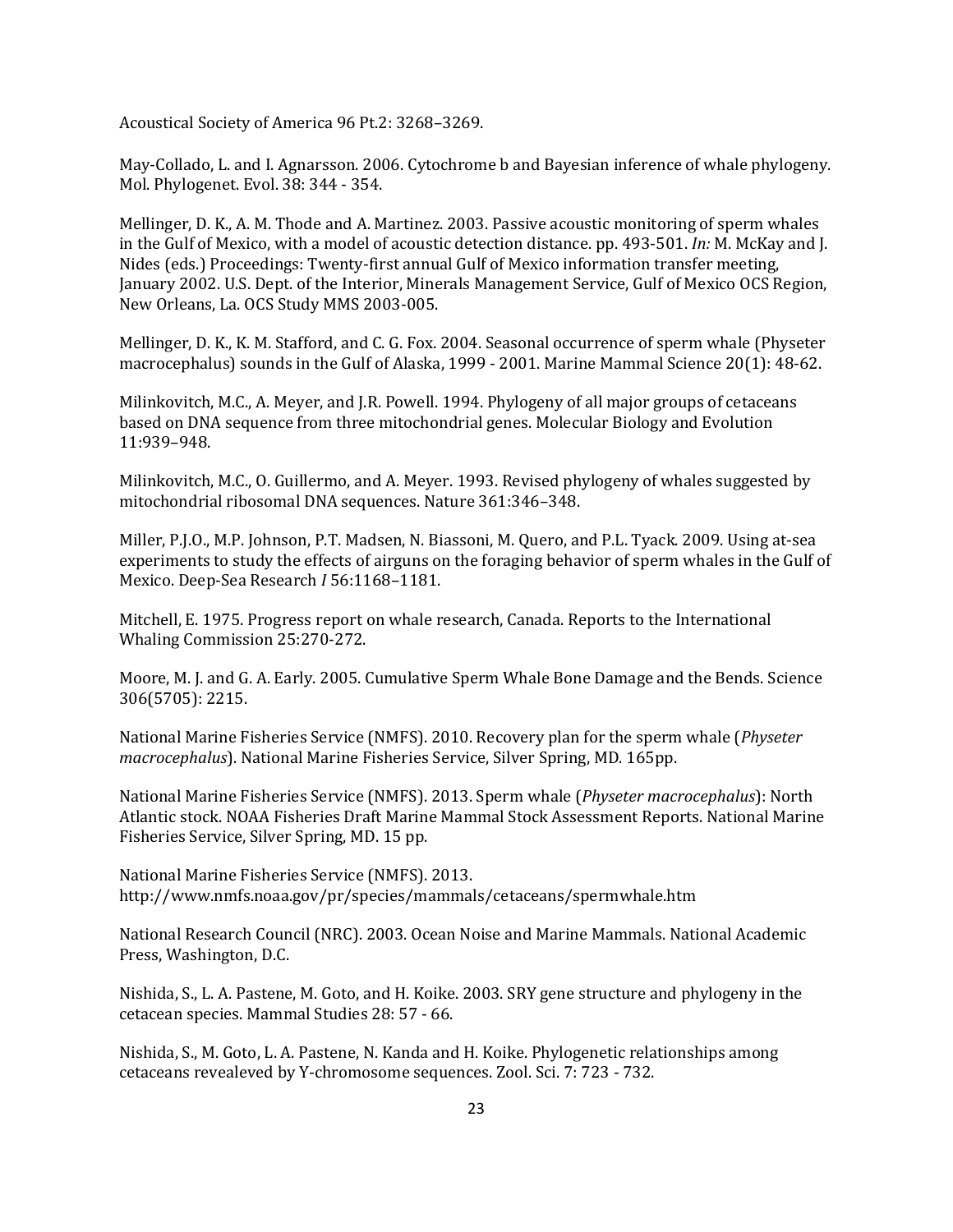Ocean Alliance. 2010. The voyage of the Odyssey: The first expedition March 2000–August 2005. Executive Summary. Available at:

http://www.oceanalliance.org/documents/OAVoyageoftheOdyssey-ExecutiveSummary.pdf.

Ortega-Ortiz, J. G., D. Engelhaupt, M. Winsor, B. R. Mate and A. R. Hoelzel. 2012. Kinship of longterm associates in the highly social sperm whale. Molecular Ecology 21(3): 732 - 744.

Palacios, D.M. and B.R. Mate. 1996. Attack by false killer whales (*Pseudorca crassidens*) on sperm whales (*Physeter macrocephalus*) in the Galapagos Islands. Marine Mammal Science 12:582– 587.

Parks, S. E., M. Johnson, D. Nowacek and P. L. Tyack. 2011. Individual right whales call louder in increased environmental noise. Biology Letters 7(1): 33 - 35.

Pitman, R. L., L. T. Ballance, S. L. Mesnick, and S. J. Chivers. 2001. Killer whale predation on sperm whales: observations and implications. Marine Mammal Science 17:494–507.

Pitman, R.L. and S.J. Chivers. 1998. Terror in black and white. Natural History07(10):26–29.

Quinn, TJ.II, and H.J. Niebauer. 1995. Relation of eastern Bering Sea walleye Pollock (*Theragra chalcogramma*) recruitment to environmental and oceanographic variables, pp. 497-507 *In* R.J. Beamish (ed.), Climate change and northern fish populations. Canadian Special Publication of Fisheries and Aquatic Sciences 121.

Reeves, R.R. and H. Whitehead. 1997. Status of sperm whale, *Physeter macrocephalus*, in Canada. Canadian Field Naturalist 111:293-307.

Rice, D.W. 1989. Sperm whale *Physeter macrocephalus* Linnaeus, 1758. Pp. 177–233 *in* S.H. Ridgway and R. Harrison (eds.), Handbook of Marine Mammals, Vol. 4. Academic Press, London.

Richardson, W. J., C. R. Greene, Jr., C. I. Malme and D. H. Thomson. 1995. Marine Mammals and Noise. Academic Press, San Diego, California.

Richter, C., S. Dawson, and E. Slooten. 2006. Impacts of commercial whale watching on male sperm whales at Kaikoura, New Zealand. Marine Mammal Science 22:46–63.

Ross, D. 1987. Mechanics of Underwater Noise. Los Altos, CA, Peninsula Publishing.

Ross, D. 1993. On ocean underwater ambient noise. Acoustics Bulletin January/February: 5-8.

Sadove, S. S. and P. Cardinale. 1993. Species composition and distribution of marine mammals and sea turtles in the New York Bight. Final Report to U.S. Dept. of the Interior, Fish and Wildlife Service Southern New England-New York Bight Coastal Fisheries Project. Charlestown, RI.

Scott, T. M. and S. S. Sadove. 1997. Sperm whale, *Physeter macrocephalus*, sightings in the shallow shelf waters off Long Island, New York. Marine Mammal Science 13: 317 - 321.

Smith, S.C. and H. Whitehead. 1993. Variations in the feeding success and behaviour of Galapagos sperm whales (*Physeter macrocephalus*) as they relate to oceanographic conditions. Canadian Journal of Zoology 71:1991–1996.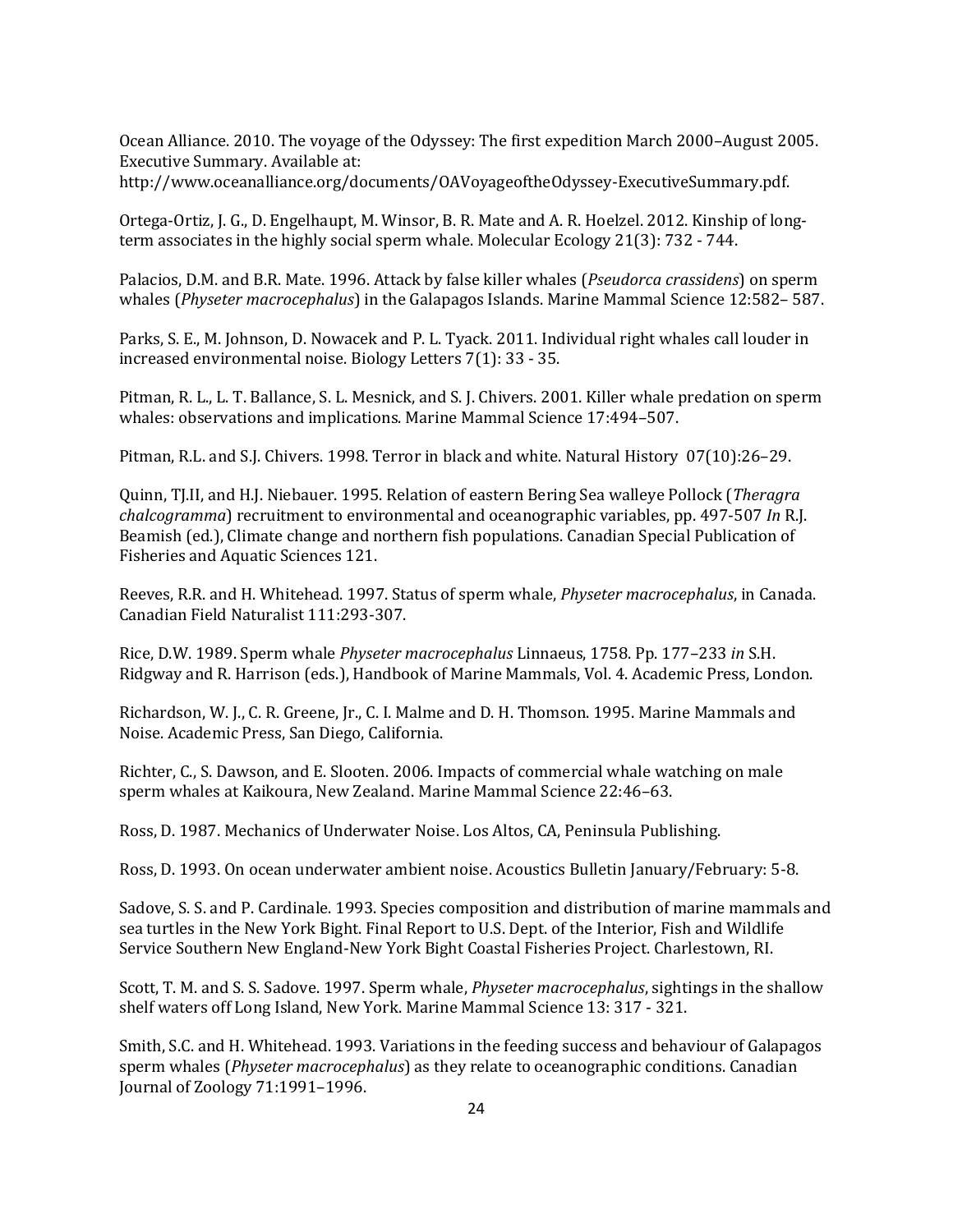Stone, C. J. 2003. The effect of seismic activity on marine mammals in UK waters, 1998–2000. Report No. 323 of the Joint Nature Conservation Committee, Dunnet House, 7 Thistle Place, Aberdeen, Scotland.

Umezu, T., H. Ebihara, Y. Minamisako, and H. Watanabe. 1984. Transfer of 60Co from midwater squid to sperm whales. Journal of the Oceanographical Society of Japan 40:382–390.

Vanselow, K.H., K. Ricklefs. 2005. Are solar activity and sperm whale *Physeter macrocephalus*  strandings around the North Sea related? Journal of Sea Research 53: 319–327.

Viale, D. N. Verneau and Y. Tison. 1992. Stomach obstruction in a sperm whale beached on the Lavezzi islands: Macropollution in the Mediterranean. J. Res. Oceanogr. 16(3–4): 100–102.

Waring, G.T., C.P. Fairfield, C.M. Ruhsam, and M. Sano. 1993. Sperm whales associated with Gulf Stream features off the northeastern USA shelf*.* Fisheries Oceanography 2:101-105.

Waring, G.T., E. Josephson, C.P. Fairfield-Walsh, K. Maze-Foley. 2009. U.S. Atlantic and Gulf of Mexico Marine Mammal Stock Assessments—2008. NOAA Tech. Memo. NMFS-NE-210. 440 pp.

Waring, G.T., T. Hamazaki, D. Sheehan, G. Wood, and S. Baker. 2001. Characterization of beaked whale (*Ziphiidae*) and sperm whale (*Physeter macrocephalus*) summer habitat in shelf-edge and deeper waters off the northeast U.S. Marine Mammal Science 17(4):703-717.

Watkins, W.A. and W.E. Schevill. 1975. Sperm whales (*Physeter catodon*) react to pingers. Deepsea Research 22:123–129.

Watkins, W.A., M.A. Daher, K.M. Fristrup, T.J. Howard, and G. Notarbatolo di Sciara. 1993. Sperm whales tagged with transponders and tracked underwater by sonar. Mar. Mamm. Sci*.* 9:55-67.

Weller, D.W., B. Wursig, H. Whitehead, J.C. Norris, S.K. Lynn, R.W. Davis, N. Clauss, and P. Brown. 1996. Observations of an interaction between sperm whales and short-finned pilot whales in the Gulf of Mexico. Marine Mammal Science 12:588–593.

Whitehead, H., S. Brennan, and D. Grover. 1991. Distribution and behavior of male sperm whales on the Scotian Shelf, Canada. Can. J. Zool. 70:912-918.

Whitehead, H. 1997. Sea surface temperature and the abundance of sperm whale calves off the Galapagos Islands: implications for the effects of global warming. Reports to the International Whaling Commission 47:941–944.

Whitehead, H. 1998. Cultural selection and genetic diversity in matrilineal whales. Science 282: 1708 - 1711.

Whitehead, H. 2002. Estimates of the current global population size and historical trajectory for sperm whales. Marine Ecology Progress Series 242: 295 - 304.

Whitehead, H. 2003. Sperm whales: social evolution in the ocean. Univ. of Chicago Press, Chicago, IL.